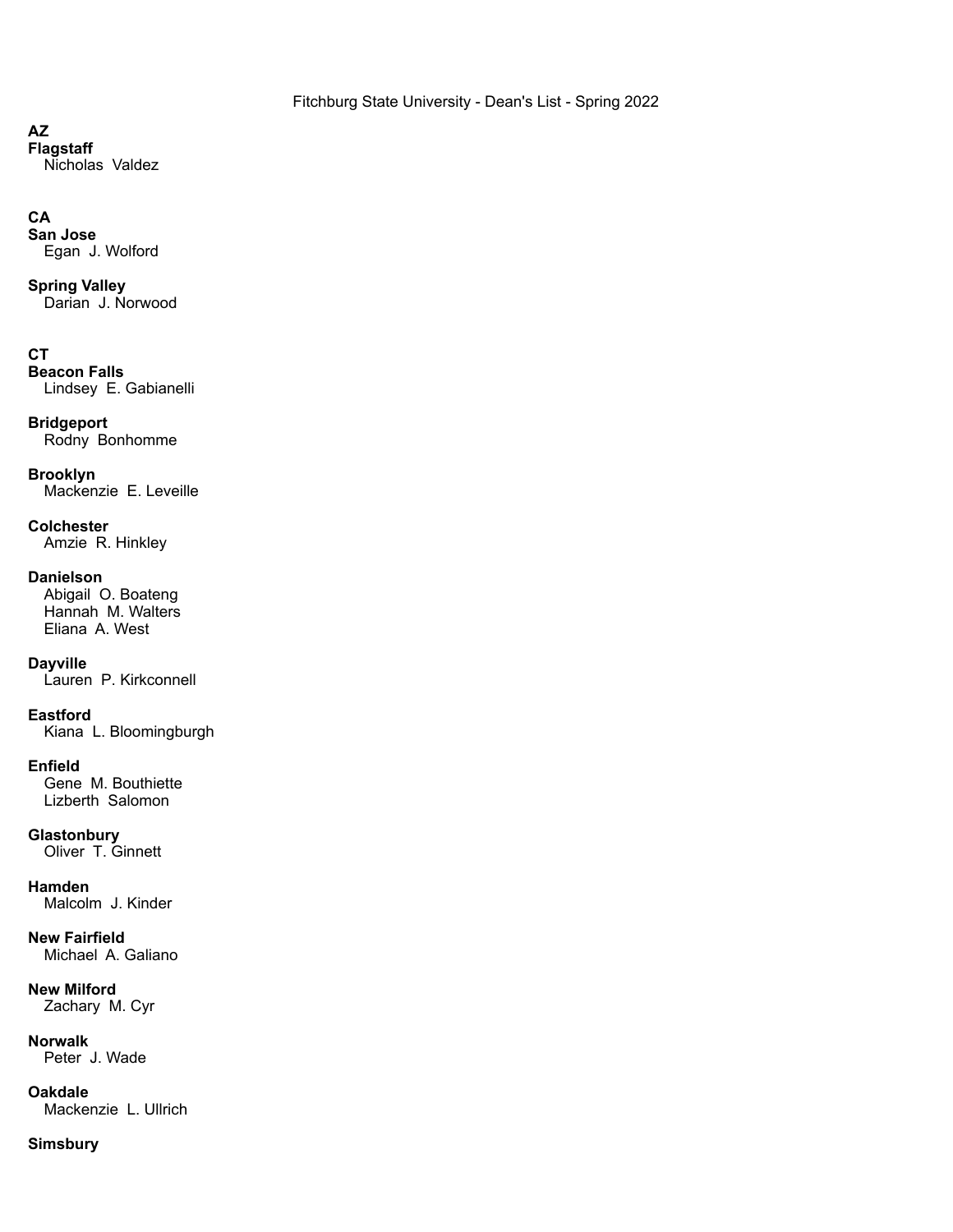Maxwell P. Eisenhaure Caitlin A. Mooney

#### **Thomaston** Camille R. Perron

**Torrington** Dana E. Cisowski

## **Uncasville**

Ryan B. Gallagher

# **Wallingford**

Joseph M. Dicrosta

## **West Hartford**

Aidan J. Cattelan

## **Wethersfield**

Nathan T. Malicki

## **Windsor**

Glenndale D. Bartolome

## **Wolcott**

Ian Helbig

## **DE**

**Newark** Rece D. Bergeman

## **FC**

**Cologne** Bennet Jorgensen

# **Stuttgart**

Hannes N. Seyboth

## **FL**

**Lakewood Ranch** Tariq E. Thomas

## **Palm Coast**

Julianna M. Savone

### **St Augustine** Joshua M. Miller

## **IL**

**Buda** Elijah G. Risatti

## **MA**

**Abington** Justine L. Bushman Mikayla R. Littman Trinity J. O'Connor Derek M. Tirrell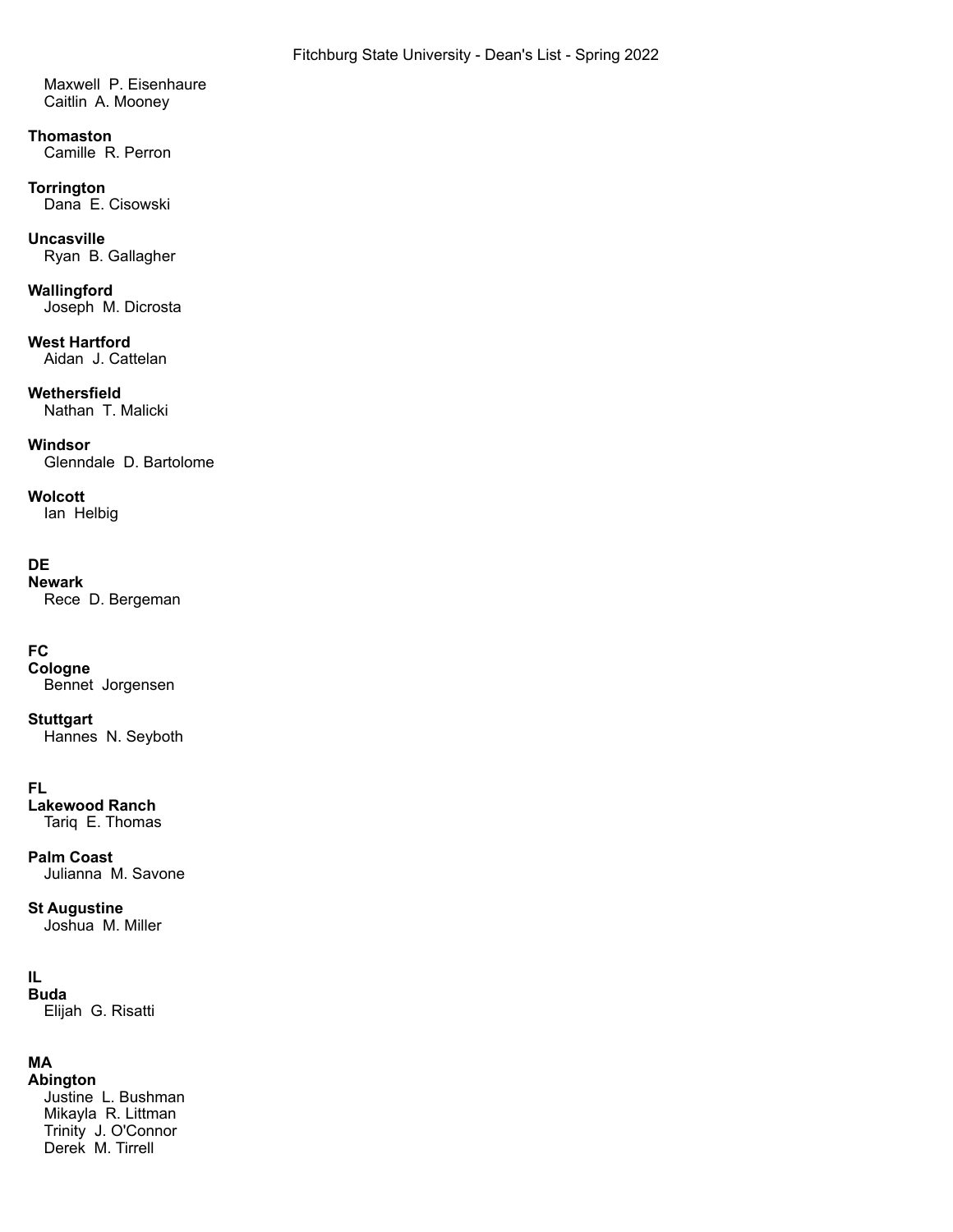#### **Acton**

Pramila Rao Henry R. Spero

#### **Acushnet**

Cooper D. Howell

#### **Agawam**

Noelle A. Perusse

### **Amesbury**

Keegan E. Ingersoll

### **Andover**

Jonathan M. Mcconley

## **Ashburnham**

Chandler A. Behringer Dorothy S. Bresnahan Jessica A. Coleman Rajkumar V. Desai Hannah V. Farineau Abigail H. Garlock William A. Ghio Alexander I. Grischow Riley D. Hess Gabriella L. Knight James P. Mahoney Leona R. Rameau Abbi L. Rameau Tyler R. Sarasin Nicole C. Snow Ashley A. Snow Alyssa R. St. Cyr

## **Ashby**

Ethan C. Amadon Alexander L. Ball Madison E. Fitzgerald Nikko J. Laventure Sarah A. Leblanc Jasmine R. Martens Tatiana T. O'Hanlon Timothy O'Neill Lydia E. Palmer Stephanie Pelletier Hana M. Valikangas

## **Ashland**

Clara W. Jakob Armando J. Libier Jane O. Reardon Emily E. Vitale

## **Athol**

Thomas A. Bickford Selena N. Bode Alaura C. Donais Sarah N. Hicks Keely D. Leeman Joey J. Lehtomaki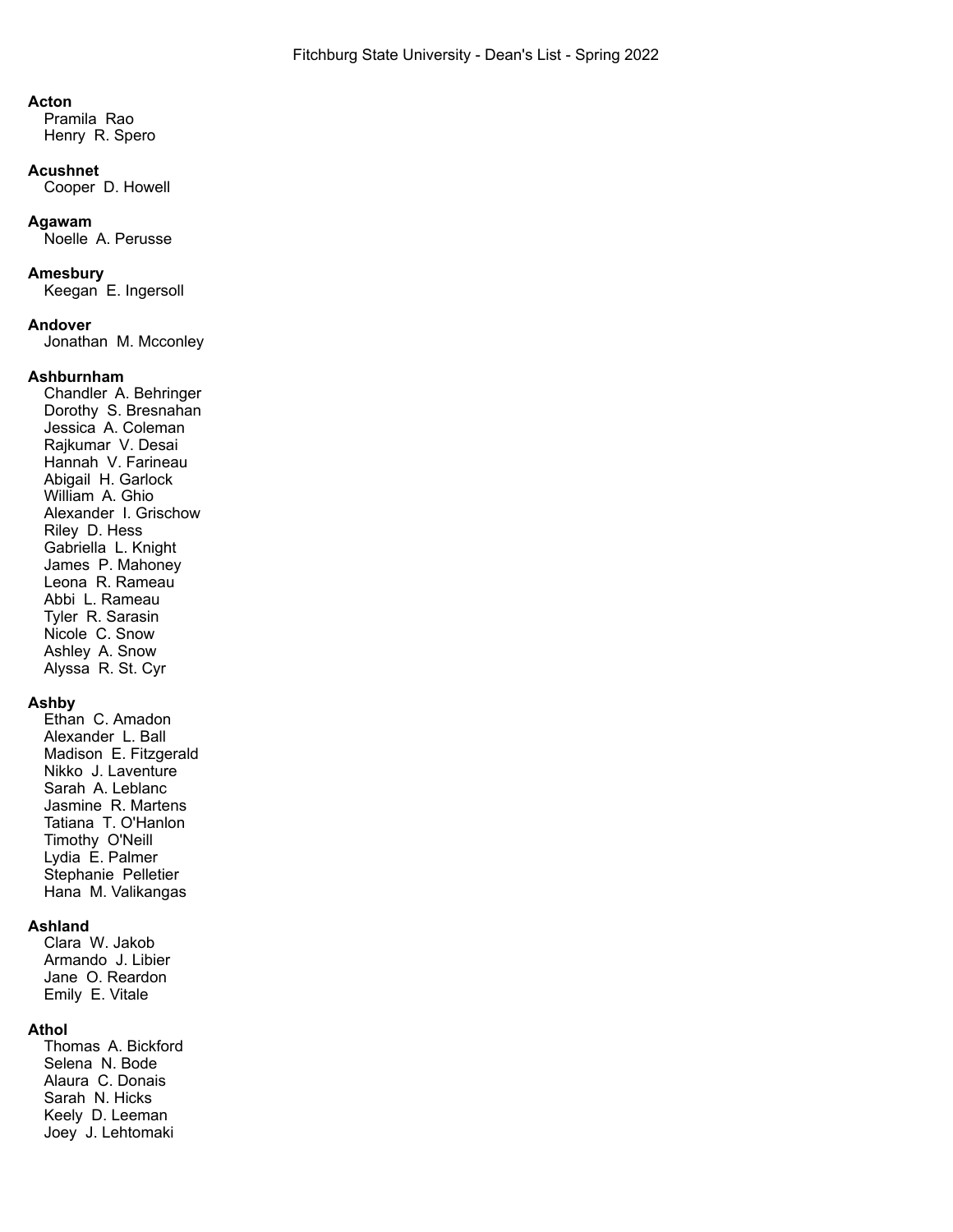Meghan M. Mahan Zaylie J. Matesowicz Trever W. Mousseau Gwen Perkins William J. Raymond Tyler J. Sargent Jenna L. St.Cyr Kassidy M. Thompson Keanna L. Thompson Jocelyn T. Trenga

## **Attleboro**

Cassidy R. Araujo Fiona P. Cloud

## **Auburn**

Breanna R. Benoit Gianna M. Bernier Emma M. Ganley Cameron J. McGrath

## **Ayer**

Chassity P. Boo Kaitlyn M. Bremer Steven C. Lawton Jordan A. Lebel Ryleigh A. Levensailor Caitlyn K. Mackay Eli Norton Danielle M. Varner Stephen T. Wells

## **Baldwinville**

Christopher J. Black Samantha Chandler Kyle Charpentier Monet V. Coleman Hannah L. Cravedi Joanna M. Ehnstrom Montana D. Hickman Matthew P. Rader Peter I. Yeboah

## **Barre**

Kyrstin B. Mello Hannah P. Perron

## **Belchertown**

Josephine L. Elias Daniel R. Sullivan

### **Bellingham**

Sean R. Buckley Tyler J. Garten Madison E. Mantegani

### **Berlin**

Olivia R. Willis

### **Beverly**

Olivia R. Sullivan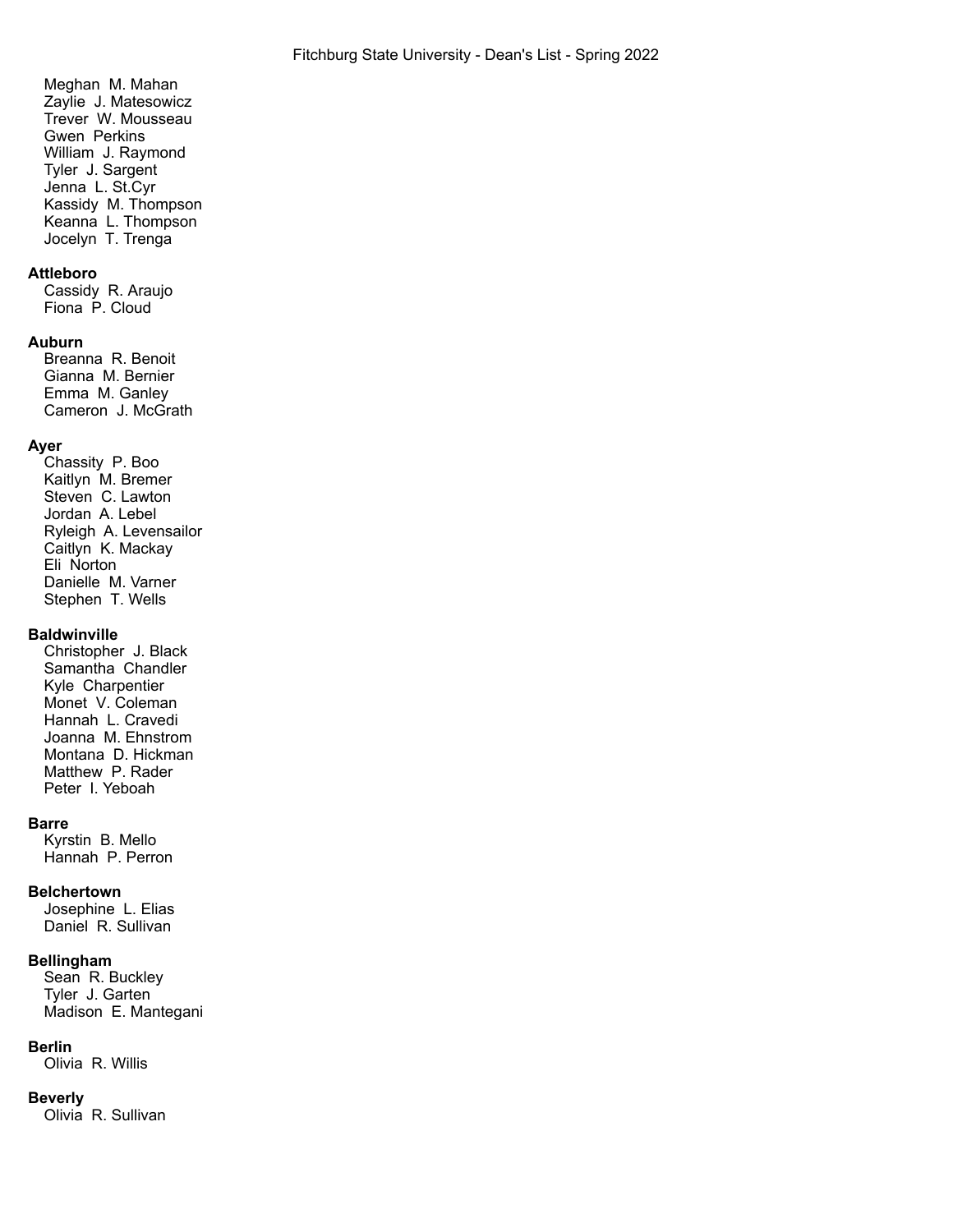## **Billerica**

Zachary J. Amoroso Katlyn M. Athanas Dylan J. Herrick Riley S. Hogan Aaron S. Hogan Joseph K. Lamarca Robert W. Lee Kayleen E. Mccormack Elizabeth C. Norman Marc F. Plummer Sydney T. Sartell Daniel Siwik Sam Ssegawa

## **Blackstone**

Benjamin W. Putnam

### **Blandford**

Conner Brainerd

## **Bolton**

Kiria V. Bentley Ross I. Hayao Nadia S. Turovskiy Nina M. Turovskiy

### **Boston**

Ismaelle Edmorin Jevaughn Gordon Keyloni Jackson Jimmy H. Nguyen

### **Boxborough**

Anthony F. Marcella

### **Boxford**

Richard M. Northrup

### **Bradford**

Deanna M. Tarantino

### **Braintree**

Madison L. Alves Madison A. Craig Emily R. Eleuteri Annabella G. Valle

## **Brant Rock**

Julie A. Hammond

### **Bridgewater**

Brooke E. Livingston Jonathan D. Revil

## **Brighton**

Marsha Angrand

## **Brockton**

Hailey R. Finn Avyah M. Gooding Marco A. Grogan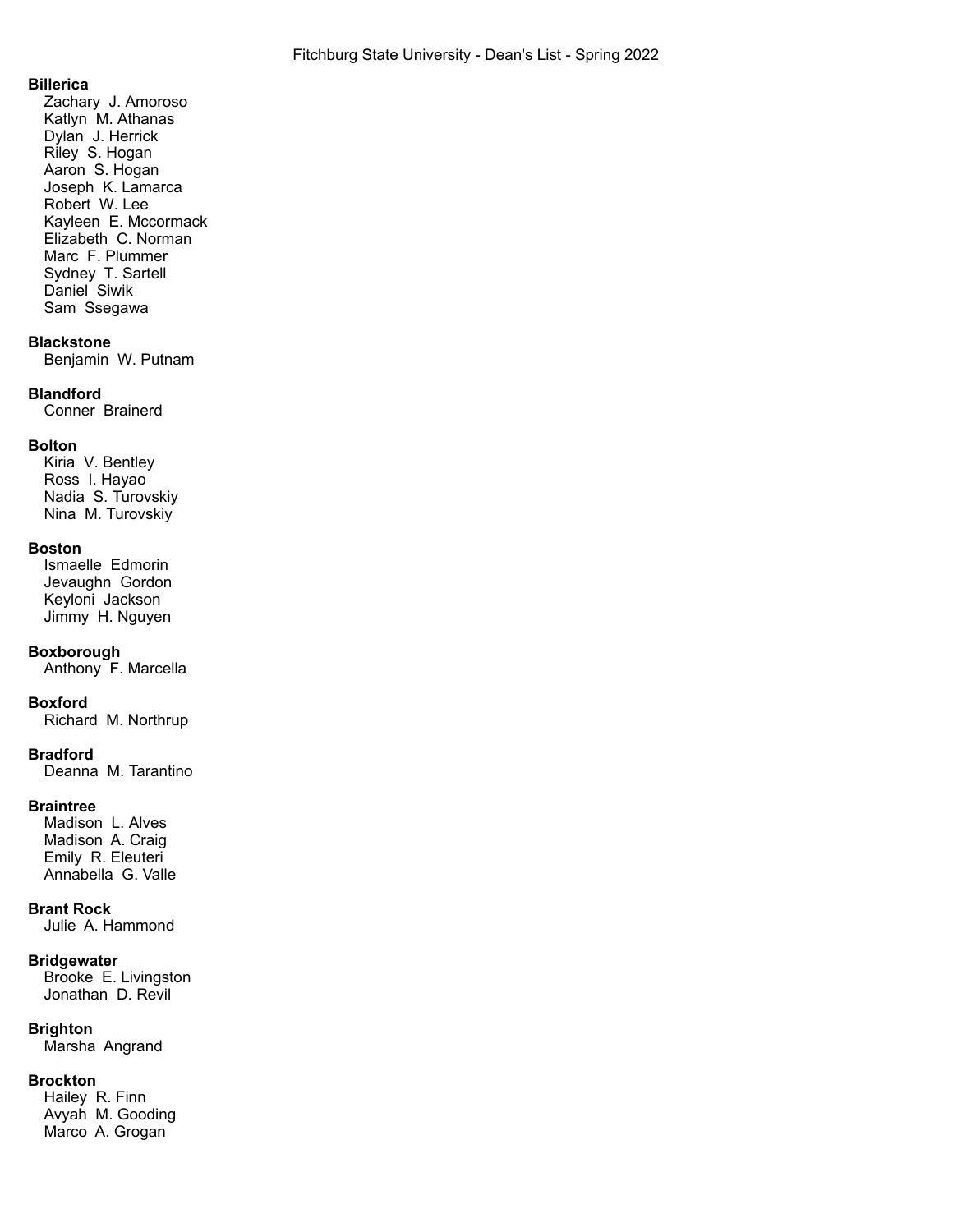Joel A. Monteiro Stella Ngugi Natori Patilla Harold B. Peterson Keila D. Ribeiro Joeliza C. Santos Jalynn A. Siryon

### **Brookline**

Kailyn M. Tavera

## **Burlington**

Matthew Alberghini Caitlin E. Martinage Samantha G. Mirra Sophie K. Mitchell Juliann C. Rufo Matthew R. Smith Skyla M. Vaudo

### **Cambridge**

Giancarlo Marazzo-Henry

### **Carver**

Malenya N. Barrett Emerson E. Holmes

#### **Centerville**

Nicholaus P. Lutz

#### **Charlton**

Isabella A. Sousa

#### **Chelmsford**

James H. Briere Emily F. Klein

#### **Chelsea**

Sylvia O. Agyeiwaa Pierre N. Padilla

### **Cherry Valley**

Colleen M. Lamprey

### **Chicopee**

Derek E. Baez Sarah A. Catrambone Michael J. Roskuski Lauren R. Tilbury

#### **Clinton**

Jake R. Armstrong Evan D. Breidel Bridgette A. Darcangelo Brendan Dion Samantha B. Downing Caitlin R. Gilman Shane P. Gilman Cynthia V. Laurore Hannah L. Ortuno Emily L. Sandberg Megan L. Schollard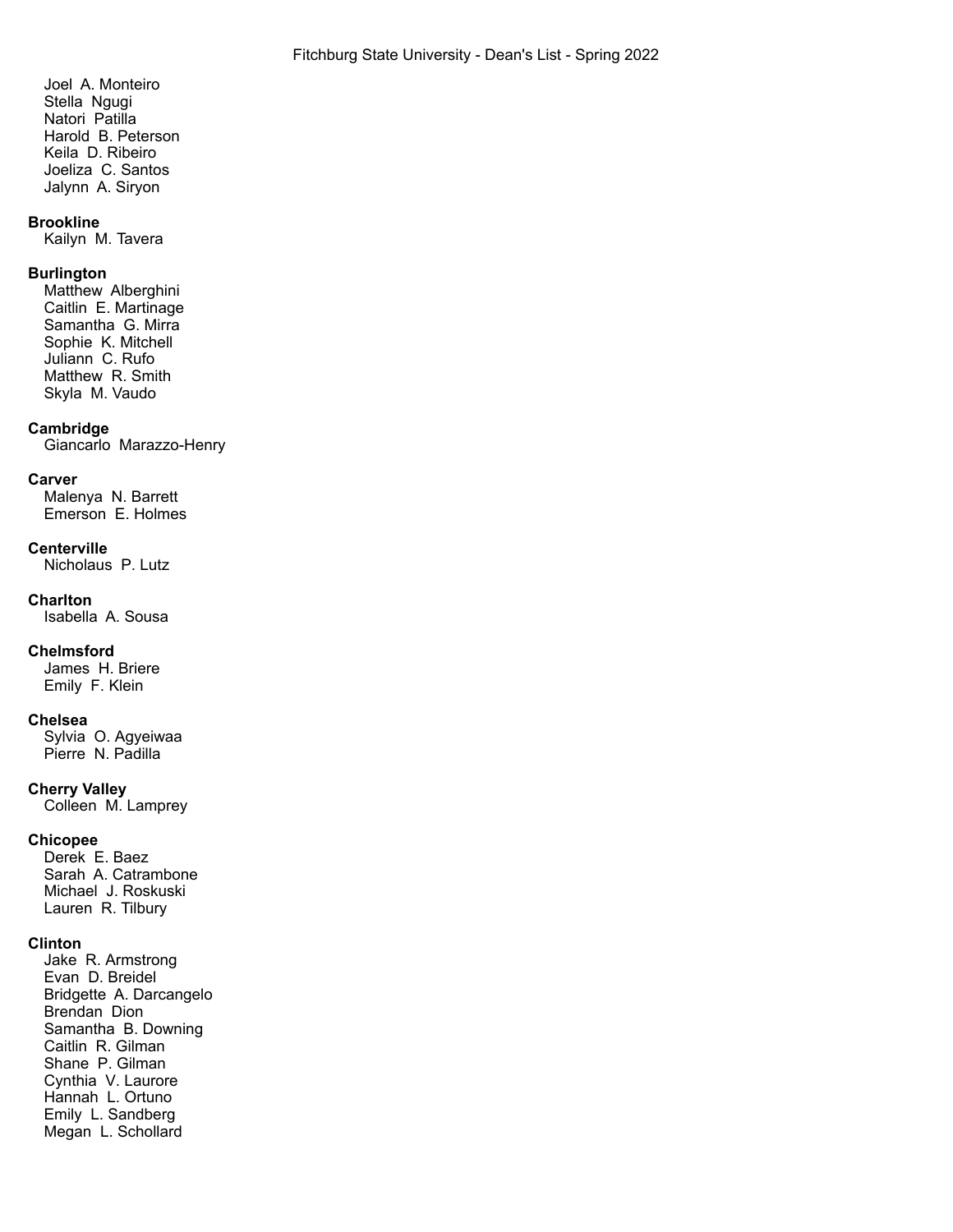Emily E. Sidoti Emily E. Stone Delieris Valentin

## **Concord**

David P. Eisenberg Brendah Nambatya

#### **Dalton**

Jordyn T. Gagliardi

#### **Danvers**

Brooke M. Elliott Chantel Labrie

## **Dartmouth**

Nicholas Mcmaster

### **Dorchester**

Brandy Jean Brianna A. Smith

### **Douglas**

Anna A. Dame Ashley E. Deluca Sarah A. Haire Aubrey M. Harris Ryan M. Stickney Kosmo J. Symock

### **Dracut**

Casey L. Holmes Joseph A. Mancuso Christopher R. Nugent Carlos<sup>'</sup>J. Ramirez Paige Sullivan

### **Dunstable**

Andrew W. Dorr

## **E Bridgewater**

Delaney J. Ponder

## **E Bridgewtr**

Victoria M. Kiolbasa Jacqueline N. Palmquist Samantha J. Sale

## **E Longmeadow**

Eric W. Murray

## **E Wareham**

Paul G. Killory

## **East Boston**

Justin G. Capo Natalie Y. Laureano Julieth Lopez

## **East Falmouth**

Sean-Michael V. Hibbert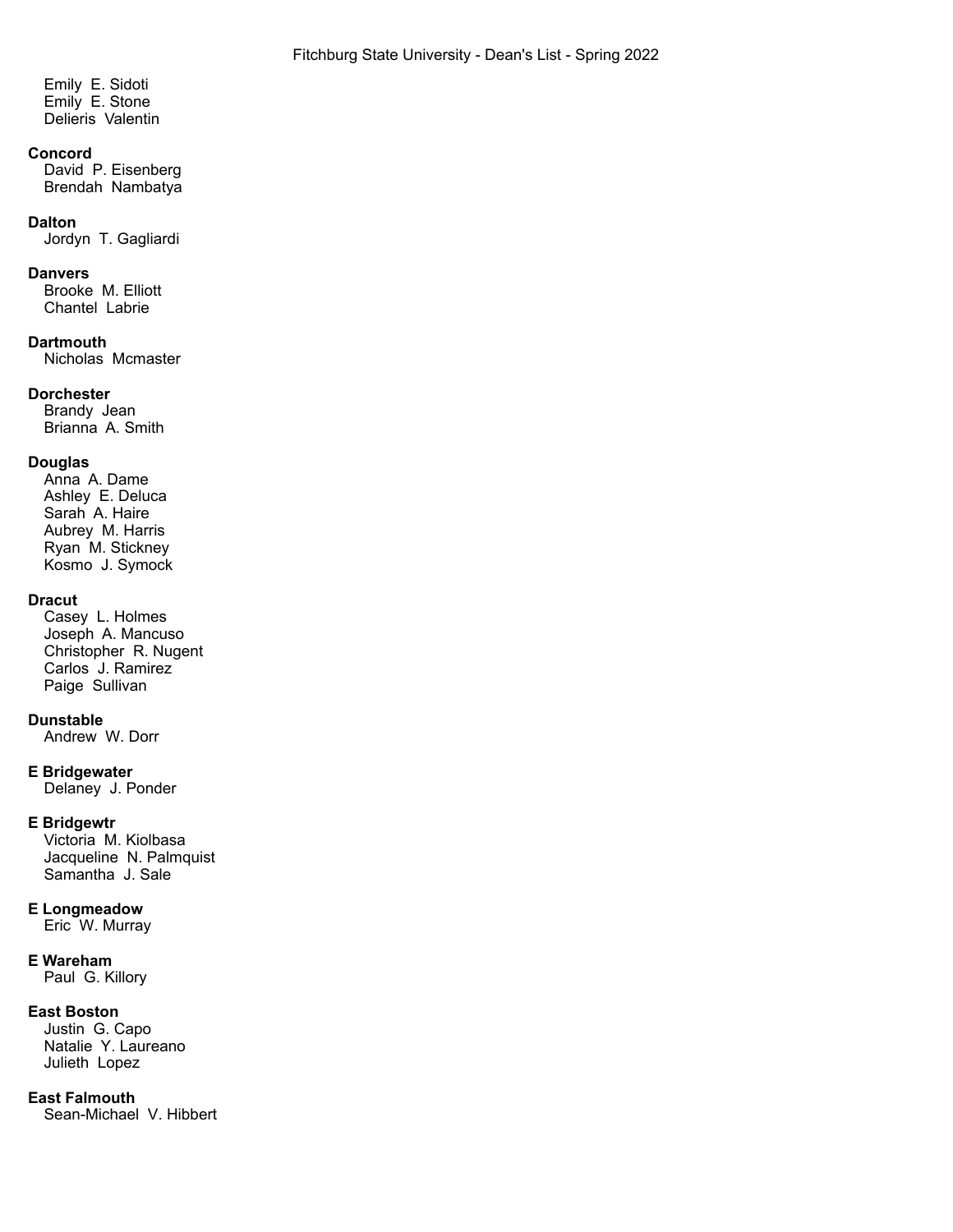### **East Walpole**

Marco T. Bonanno Tiana Rodriguez

## **Easthampton**

David A. Brakey Daniel M. Robinson

### **Everett**

Amanda E. Byrnes Caio V. Fernandes Schekina R. Pericles

### **Fairhaven**

Ryan M. Esteves Laurie M. Furtado

### **Fall River**

Brayden J. Bustin

### **Feeding Hills**

Nicole L. Langevin

### **Fitchburg**

Jonathan A. Acevedo Maeghan C. Alansky Jhonnatan M. Alvarez Jonathan M. Arel Maryam Ashraf Jenna E. Aubuchon Justin P. Badagliacca Pedro L. Baez Adelaide Barnes Quejanae C. Beavers-Hatter Daniel K. Berg Ismael Berroa Adam D. Bourgault Jenna P. Bourgault Emily R. Bourgeois Kalli J. Brassard Macey J. Bridge Xynone S. Cabal Austin J. Caron Joenys I. Carrasquillo Dianna S. Castro Alyssa J. Charest Damon T. Charette Kiara E. Cintron William D. Coleman Kailey L. Collins Hannah E. Comeau Zachary D. Cormier Matthew M. Cote Karina Cruz Quintero Nana A. Curran Heaven-Leigh K. Daniel Sharon K. Del Valle Sarah J. Dilling Erin R. Donelan Geena R. Duval Isabel A. Ferrer Autumn J. Freeman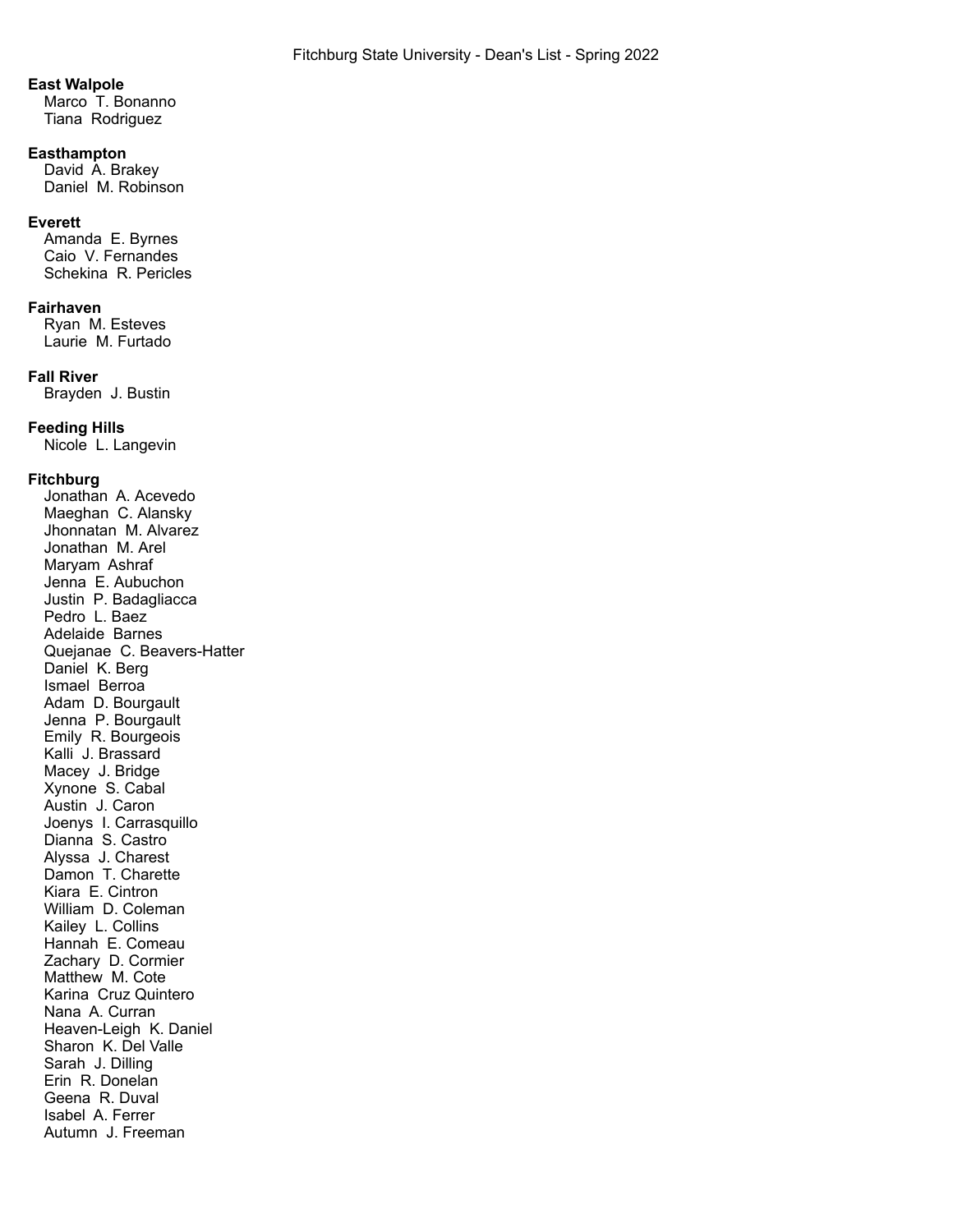Leah W. Gachuhi Ryan M. Gaetz Natalie G. Garcia Kaylee E. Gilchrist Kyla R. Guertin Steven J. Hattler Danielle S. Hendrix Brandon T. Hermley Grace Holman Zachary B. Houle Paul J. Iradi Josiah M. Irfan Kennedy A. Jackson Audrey L. Johnson Vanayda M. Knight Adam J. Kusior Jake R. LaVigueur Nicholas H. Lafleur Lindsey G. Lafrance Cailin L. Laplante Ruben G. Larios Madison A. Lawrence Emma E. Littlefield Derek R. MacMaster Alexis J. Mackenzie Gabriel F. Mangrum Sean D. McCue Ariana A. Montejo Travis E. Morcaldi Neyalee M. Natal Lilang Ni Clarel M. Nina Meghan A. Omogi Paloma Ortiz-Gonzalez Alexander J. Ouellette Robert B. Ovalle Nathaniel P. Owens Michael R. Pawson Marcus Perla Clarisa A. Plummer Cherish E. Racine Kayla R. Rameau Emma E. Ream Courtney B. Rivard Samuel E. Robichaud Camden J. Santos Odalys Santos Arabella M. Sauer Kaya T. Scarela Nicolas Scarpitta Gabrielle E. Scibilia Rebecca A. Selin Anthony Silverio Torah F. Smith Katty M. Taveras Maylynn J. Velazquez Yashira Y. Velazquez Vah Xiong

#### **Forestdale**

Joshua C. Barber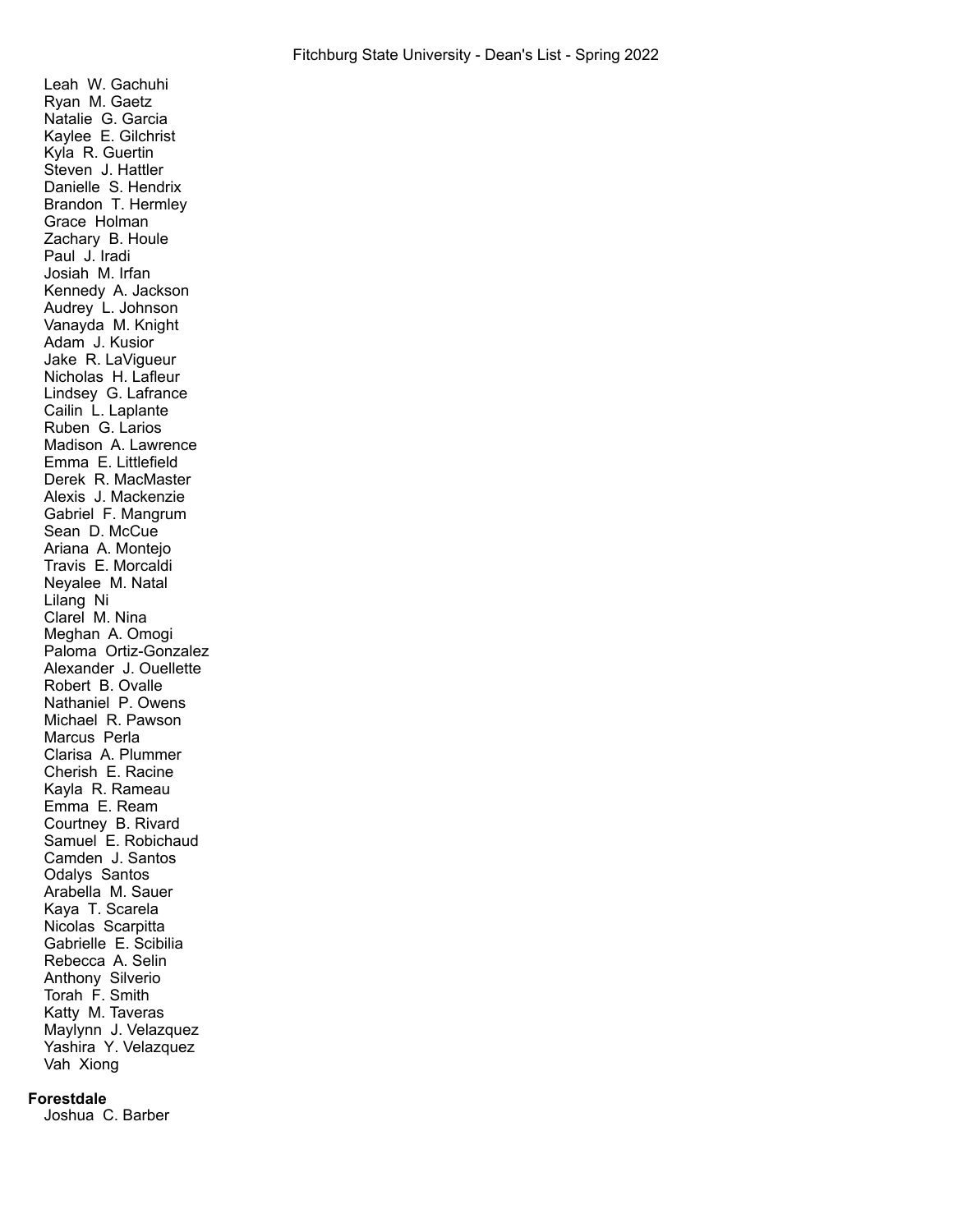#### **Framingham**

Meghan E. Frechette Shannon Gagen Joseph J. Gilbert Samantha V. Poole Lauren M. Walker

### **Franklin**

Samuel A. Afonso Domenic V. Calitri Conlon T. Hickey William P. Sarazin

### **Gardner**

Damica Agnelli Janet Alvarado Chad Blouin Catherine A. Bosse Kyle O. Boudreau Meaghan E. Carney Timothy J. Chipman Alexander A. Commodore Samantha M. Cormier Jaylah M. Cormier Cristal D. Crespo Lisa J. Daniel Kayla J. Douckas Jacob A. Drinkwater Erica Dunn Mynor G. Gamez Curtis J. Gerard-Baril Samuel C. Graves Laney A. Grenier Sydni M. Grinkis Sedona K. Harris Seth I. Huntoon Amanda L. Janssens Mallory K. Judkins Harris A. Khan Jillian B. Koljian Skyler N. Lafrennie Isabel E. Lemek Alexander M. Lemieux Zachary Lemoine Hannah L. Levesque William A. Lyamuya Kristopher Madden Alexander M. Maillet Lisa M. Mcmaster Cora A. Merchant Sidney A. Myers Tristian R. Myers An T. Nauven Kaitlyn E. Prentiss Brayden X. Richard Haley Y. Romano Hannah E. Stewart Chelsea A. Teto Skylyn Torres Jonathan M. Vazquez Trevor D. Williams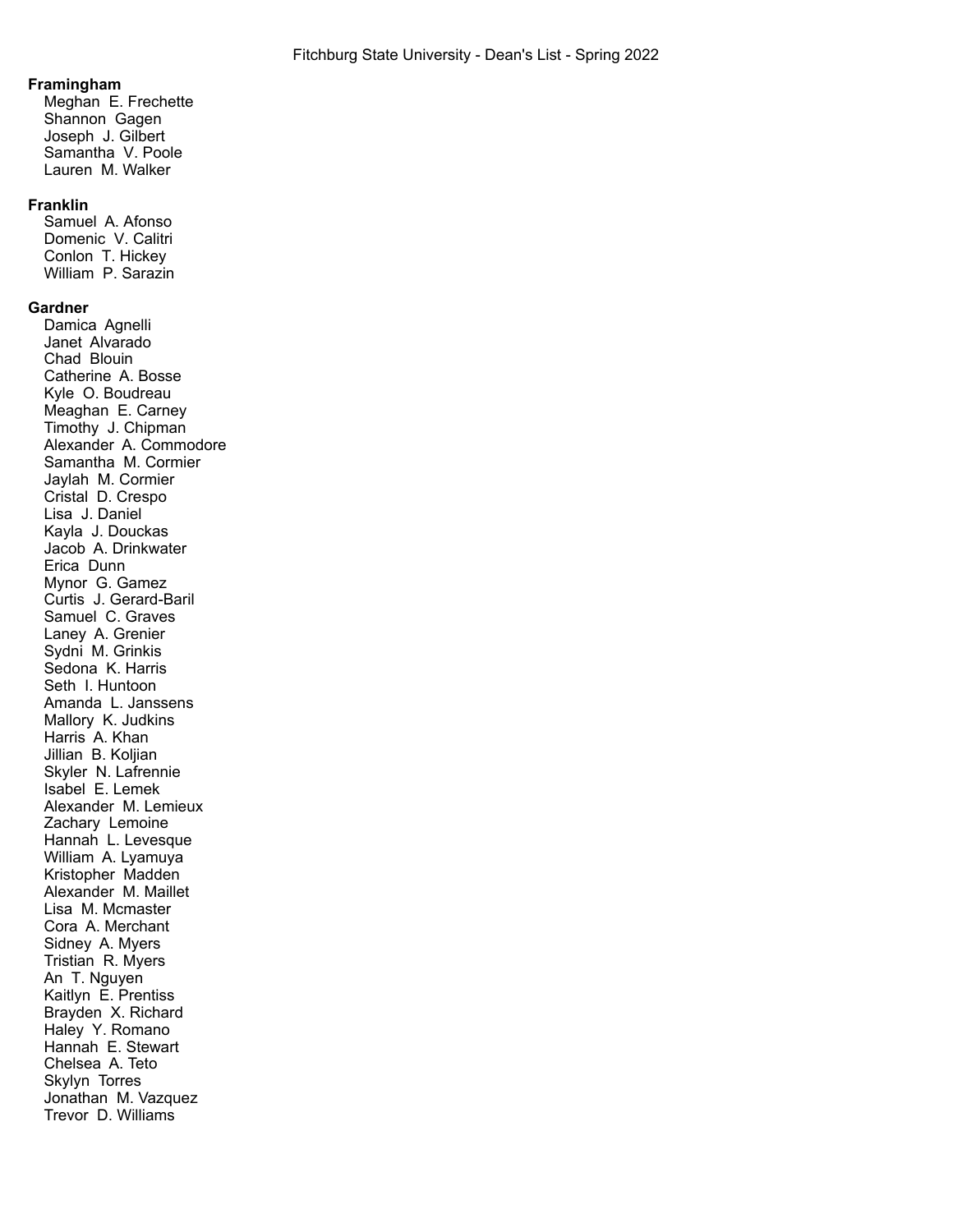#### **Gloucester**

Tara N. Aquipel Lydiarose Deary Ella C. Marshall Christopher Noyes Ryan J. Parisi

#### **Granby**

Julia A. Miele

### **Greenfield**

Avery J. Kelton

### **Groton**

Andrew T. Esielionis Emily J. Hanson Christopher J. Hickman Mishayla S. Silver

#### **Groveland**

Taylor M. Gerry Nicolette E. Kennedy Michael J. Labrecque

#### **Hadley**

Sydney M. Flores

### **Hanson**

Bryan Tyrie

### **Harvard**

Johannes S. Crueger-Cain William M. Pender

## **Haverhill**

Lorenny C. Arias Diroche Nicholas A. Castillo Mackenzie R. Harris Rhina M. Tiburcio Gianna C. Valenti Kalynn A. Vazquez Mary W. Weru

### **Holbrook**

Christopher B. Greely Matthew K. Messina Cameron E. Millar

## **Holden**

Bryna K. Boutwell Gianna E. Carlson Nicholas E. Flionis Jason D. Gleba Jon M. Lowe

## **Holland**

Charles L. Moran

#### **Holliston**

Grace M. Kerr Michael J. Lola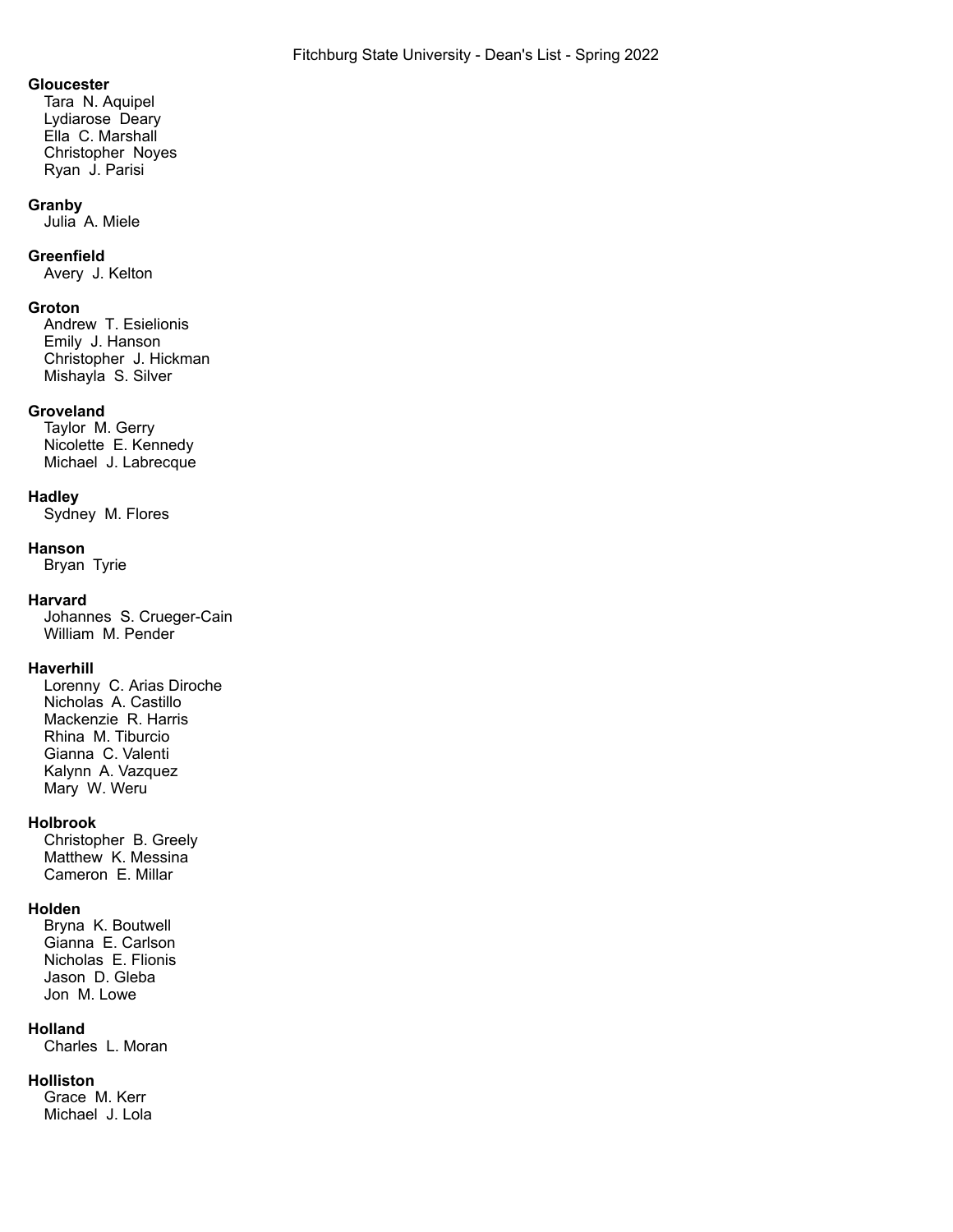## **Holyoke**

Brianna H. Ecklin-Fournier

#### **Hopedale**

Caroline M. Allain Jaiden Hobson

### **Hopkinton**

Andrea R. Bogan Cameron P. Connolly Alec J. Ober

## **Hubbardston**

Nicholas J. Chambers Zachary J. Hinckley Eric E. Jackson Marie C. Roy

### **Hudson**

Brian K. Boland Jordan Carey Joseph F. Lemoine David J. Nugent Cameron J. Sousa Courtney M. Walsh

### **Hyannis**

Kayla M. Jorgensen

### **Hyde Park**

Adama Bangura Lordorina Hercules

### **Ipswich**

Ryan S. Blomster Todd N. Oliver

#### **Jefferson**

Michael J. Palermo Jake A. Snyder

#### **Kingston**

Tanner C. Cobb

### **Lancaster**

Marissa E. Cloutier Ryan P. Crooker Leah Leonard

### **Lawrence**

Daniela Acosta Oscar Burgos Pimentel Julissa Fabian Valerie R. Fonseca Rivas Kristie D. Javier Anthony O. Morales Adelys J. Ortega Marveen P. Pierre Meagan L. Sarkis Genesis Toledo Nayeli Ulloa Jimenez Kevin M. Veguilla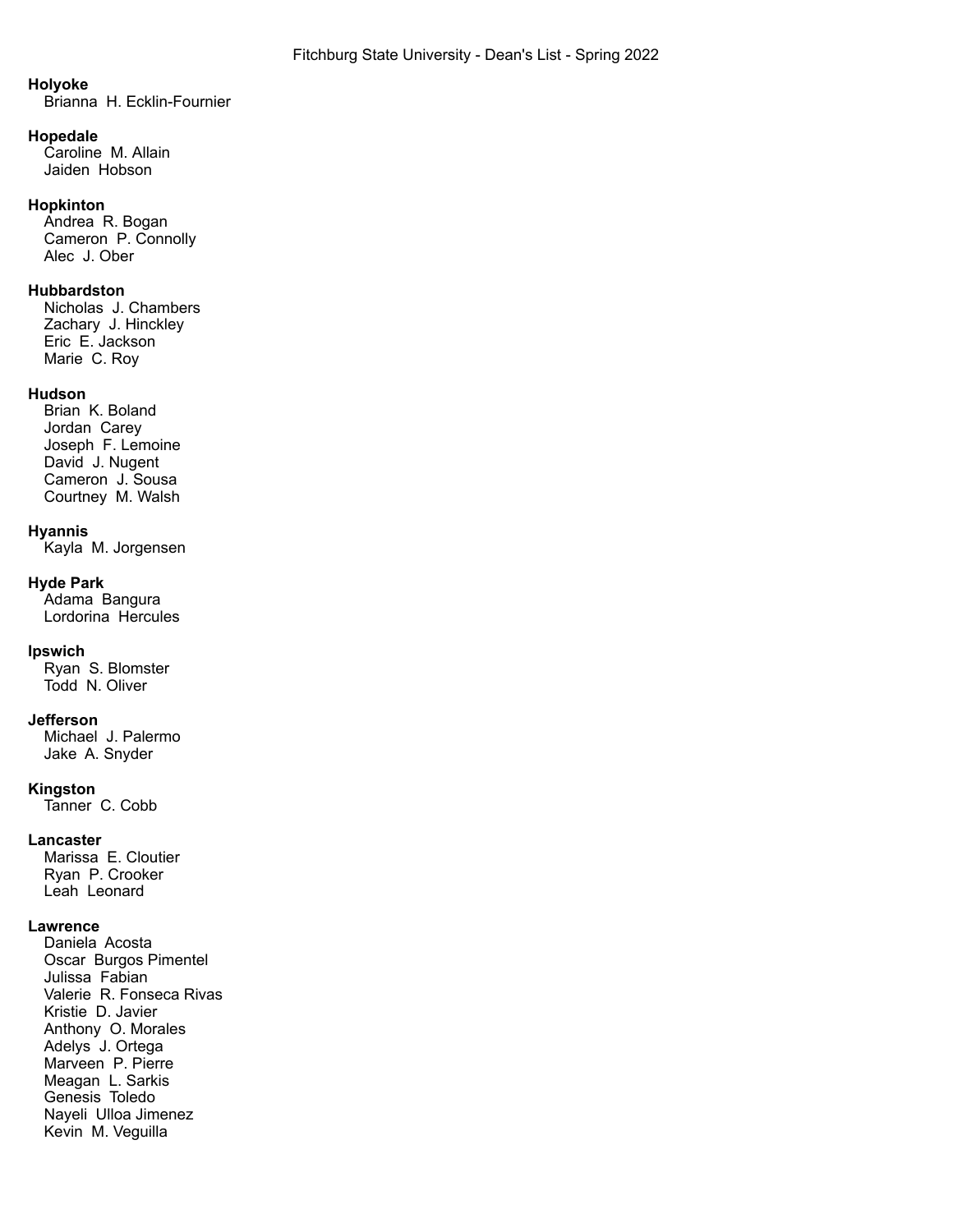#### **Leicester**

Madison C. Hippert Robert G. Kemp Jennifer Trudeau

### **Leominster**

Tiffany A. Agyepong Isabelle P. Amaral Clovis Anokye Peter A. Antrobus Cole P. Archambeault Lucia V. Arrua Eman Ashfaq Sabrina A. Bailey Andrew D. Baj Kayla M. Batchelder Sydney C. Baumber Rif R. Beebe Alicia M. Birr Sadie A. Bodkin Cheri L. Brown Alejandra B. Calderon Max C. Campbell Aubrey E. Carter Dahlia E. Charpentier Rosalia A. Charpentier Julia C. Ciccolini Morgan P. Cormier Roger J. Cormier Caitlyn C. Cote Lucian J. Depasquale Kaylee K. Doiron Emily M. Dotson Cameron M. Douglas Daniel J. Douglas Emily B. Dwyer Samuel J. Escobar Elise-Rose T. Farnham Andrew L. Fay Matseas Ryan W. Flinkstrom Sarah E. Flory Sarah Flynn Philippa I. Harvey Adrianna S. Hemingway Victoria C. Holden Brett Houck Joshua D. Iacoboni Shawn M. Iannacone Connor P. Keating Jay A. Khajuriwala Jesenia Larios David P. Lauzon Peter M. Lillie Dominic F. Malo Kyle B. Massak Bruna C. Mattos Kionna P. Mayard Cameron A. Mcpherson Mathew D. Melanson Brandon B. Melanson Alice R. Miranda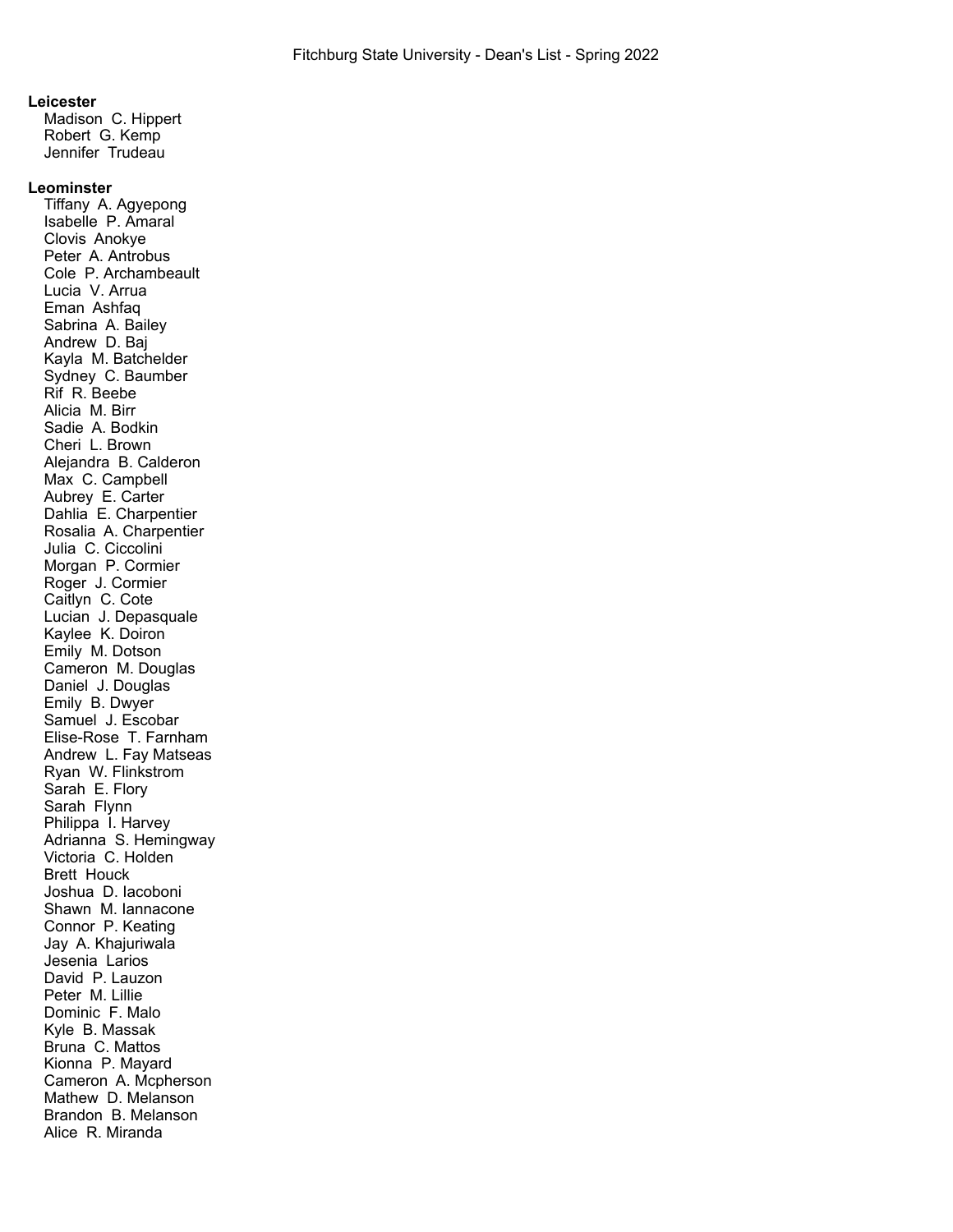Jenna K. Morse Aj Natal Mason W. Nickoloff Francis Nuamah Sydiney N. Nyabiosi Liam P. O'Connor Patrick C. Oopara Frank K. Opoku Julianna L. Palmer Melissa E. Paquette Jessica G. Patel Olivia R. Porter Muchafara G. Punungwe Alex J. Richardson Jacob D. Ringer Vanessa M. Roberto Iride P. Rodriguez Anthony J. Russo Gabriel A. Santiago Nathacha D. Santiago-Prado Dainairys E. Schelmety Madeline M. Tomlin Marcos A. Torres Capellan Nicholas J. Vautour Jeffrey R. Verge Nicholas Weber Thomas E. Winand Martin P. Zimei

## **Lexington**

Zachary J. Stering

## **Leyden**

Benjamin L. Hunsicker

### **Littleton**

Catherine Abrams Joseph W. Blakemore Selina R. Gibbons Nathalie M. Marek Benjamin G. Stormwind Alexander J. Zaferacopoulos

## **Lowell**

Akua Y. Adusei Justin Boremi Makany Camara Djene Camara Katherine D. Daly Alisha S. Despres Guyana L. Fils-Aime Shannah B. Howe George L. Kamara Ruben J. Lopes Dos Santos Alves Christian K. McWhinnie-Armstead Kelly E. Montgomery Dorah Nakasi Abbey R. Quirbach

### **Ludlow**

Jorjia R. Tsilibocos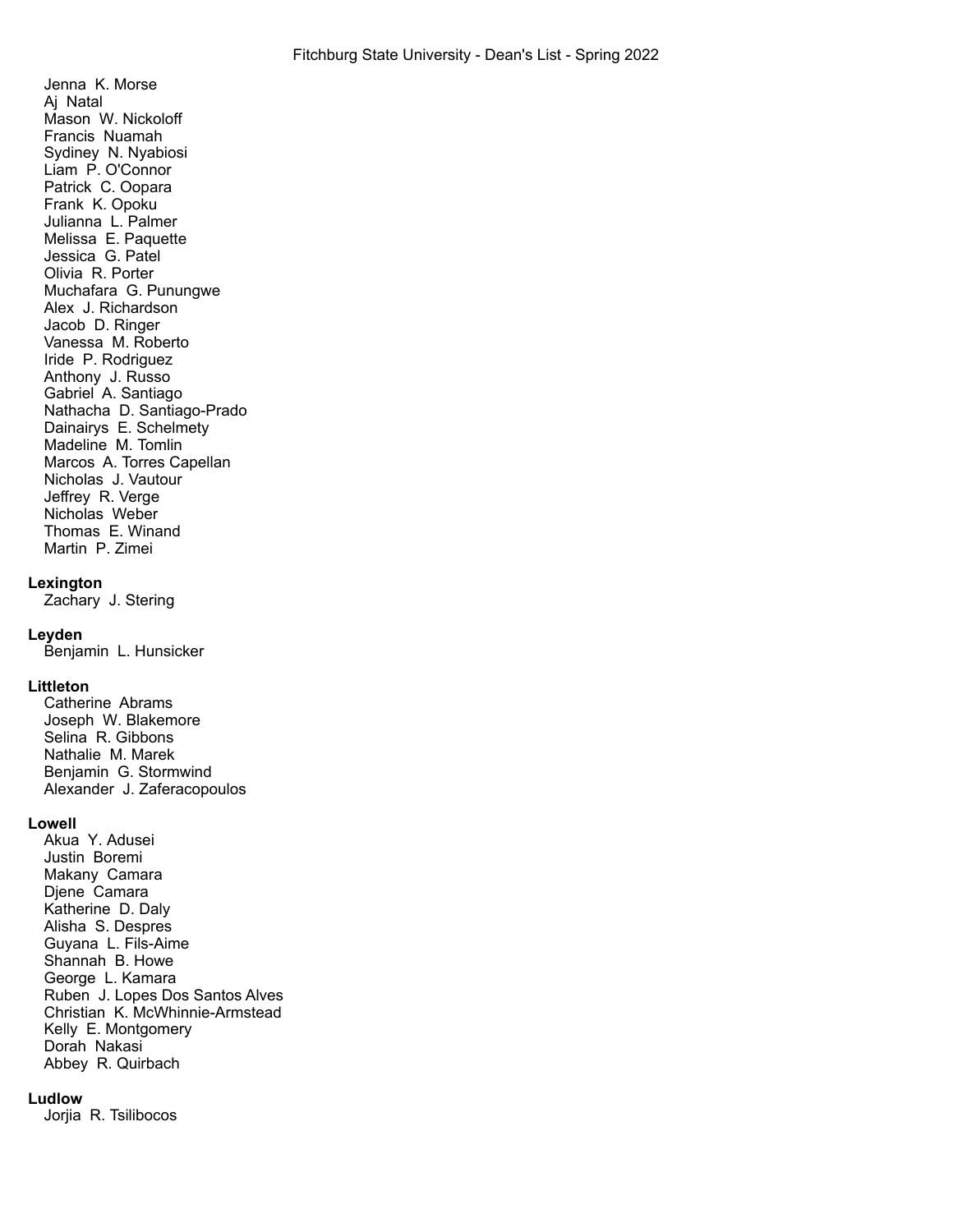### **Lunenburg**

Thomas Adler-Mandile Michael O. Adomako Bryan M. Bidleman Cole G. Bishop Justin S. Bishop Jarrod D. Bowser Eric D. Christensen Cameron M. Cooper Alivia M. Croteau Emily F. Doran Andrew J. Downey Alexzandra R. Drake Jose R. Flores Noah B. Forget Jesse R. Fortin Paige G. Gengler Christian J. Gulick Brett W. Holman Matthew A. Keohan Taylor J. Kerins Juliette F. Laford Brittany L. Larsen Chad K. Leblanc Jacob S. Miller Steven T. Olson Sanvi Patel Carine M. Poladian Ainsley E. Rager Leah R. Robinson Taylor Rodriguez Ryan M. Rowley Grace M. Roy Noah J. Schultz Natalie A. Smith Lena M. Spadafore Casey L. Szlosek Thomas S. Thurston George E. Tibbetts Abigail R. Tramonte Brenna M. Wilkins Reese A. Wyson

## **Lynn**

Chris D. Morales Lissette A. Ortega Kevin A. Rodriguez

## **Lynnfield**

Hayley J. O'Brien

### **Malden**

Genevieve C. Casucci Francesca A. Reyes

### **Mansfield**

Emily R. Grant Phillip D. Sloan

#### **Marion**

Christian W. Hotte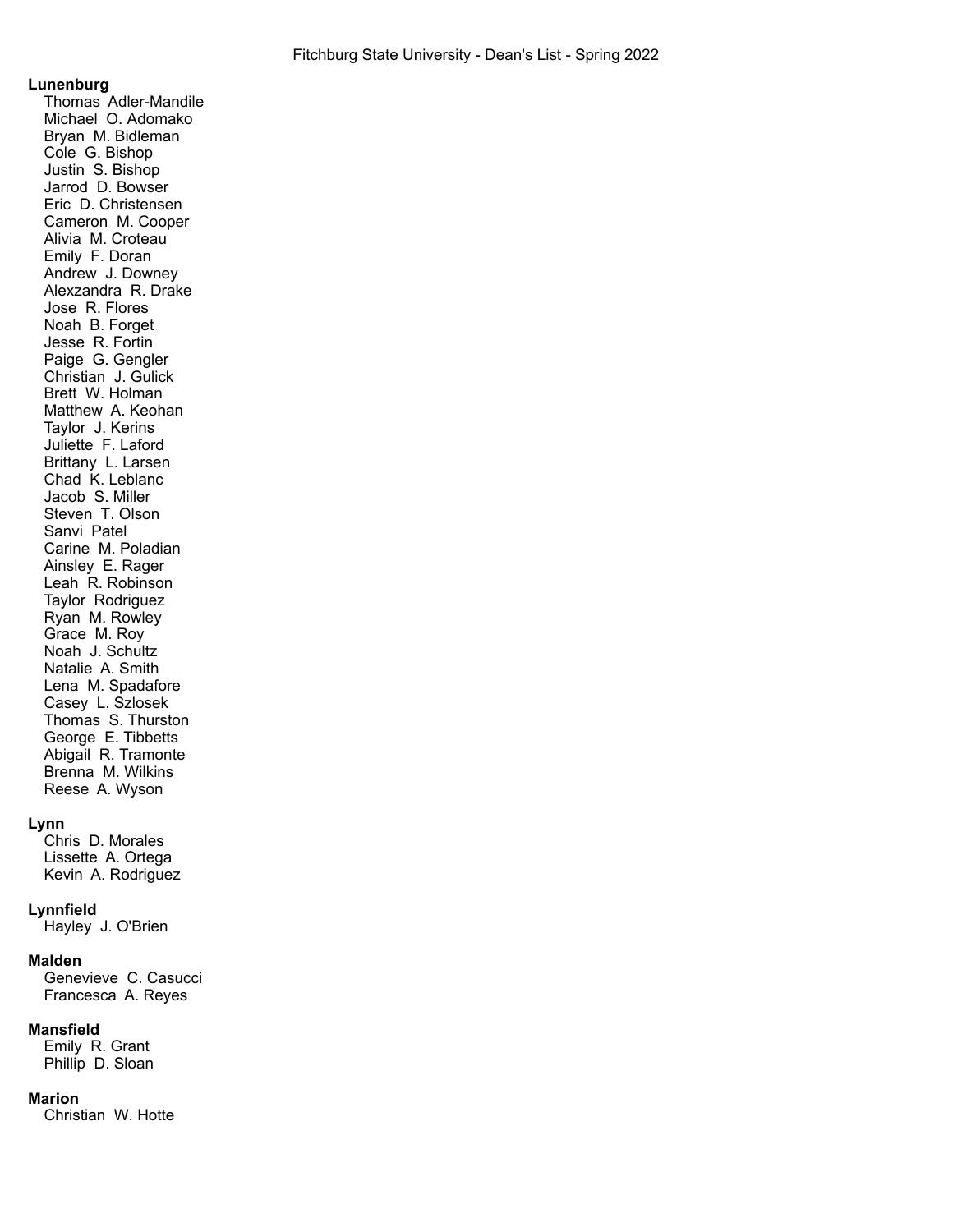### **Marlborough**

Julia M. Barnes Julia L. Chamberlain Ava E. Hannon Sydney I. Kinz Jacklyn M. Potter Nickolai Voskanian

## **Marshfield**

Elaina C. Belsan James A. Mcgarry Dillon Murphy Erin N. Sullivan

## **Marstons Mills**

Anthony C. DeCenzo

#### **Marstons Mls**

Madeline P. Gilbert-Koff

### **Maynard**

Joseph D. Ditavi Zachary J. St John Owen C. Thayer

### **Medfield**

Cameron T. Connelley Ryan S. Horwitz

#### **Medford**

Madelyn C. Covino Laurevens L. Desrosiers Bridget P. Driscoll Timothy D. Lwanga Brianna C. Nwachukwu Rebekah Saint Germain

## **Medway**

Jeremiah L. Rosas

### **Melrose**

Lauren Hairston Sean T. Hogan Ania C. Macindewar Sofia Tarmey Jackson E. Texeira Allison N. Thompson

## **Mendon**

Jacqueline F. Macamaux

#### **Methuen**

Luke J. Donabedian Kenny Huynh Margaret A. Mambro Caitlin E. Moriarty Nicholas X. Notenboom Sabiena A. Telemaque Cole E. Wilkinson

#### **Middleboro**

Thomas W. Finlayson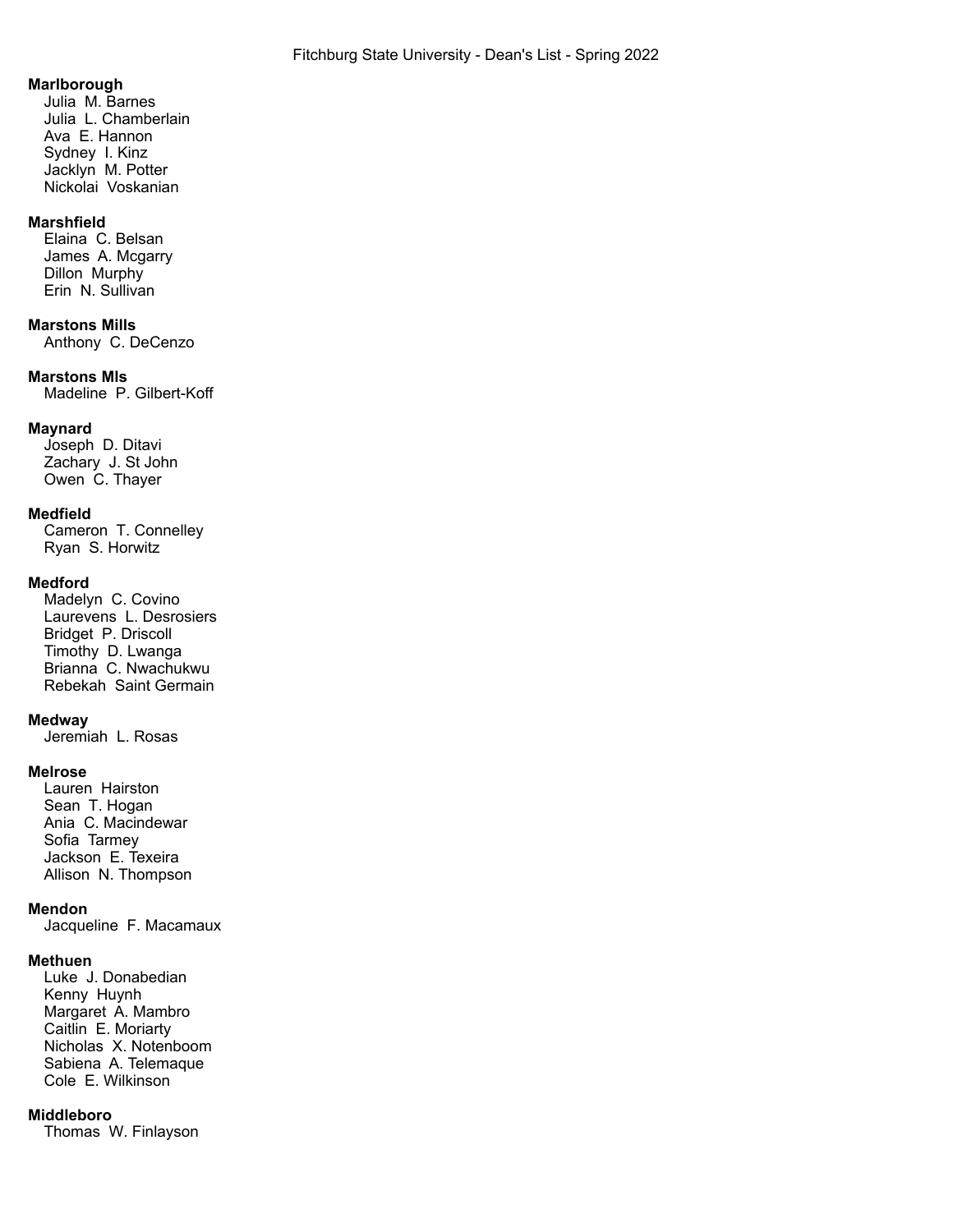Aidan C. Nemer

## **Milford**

Mckenzie E. Calvao Kaitlyn M. Mobilia Emily E. Phillips

### **Millbury**

Allison M. Pogorek

## **N Attleboro**

Julia E. Hutchinson Brandon J. Lodi Justin G. Meyer Jacqueline E. Ross

## **N Billerica**

Shannon D. Fitzgerald Megan K. Francis Jack Johansen Collin S. Robson Alma Valdez

## **N Brookfield**

Ethan B. Hildick

## **Nantucket**

Jadelen K. Harold Emmanuelle M. Holmes Tatiana A. Quijada Lemus

## **Natick**

Jeremy N. Allik

## **New Bedford**

Cynthia Boland Allison M. Brum Owen R. Fraga Abbey E. Frias Jannelys M. Gonzalez Thiago Palma

## **Newburyport**

Jack P. Doyle Olivia D. Salvatore Lukas K. Woodger

## **Newton**

Francesco Campione

## **North Adams**

Noah R. Lemaire Meadow C. Mazza

# **North Andover**

Leo J. Wellock

#### **North Attleboro** Nicholas A. Paolo

**North Chelmsford** Vivian R. Teixeira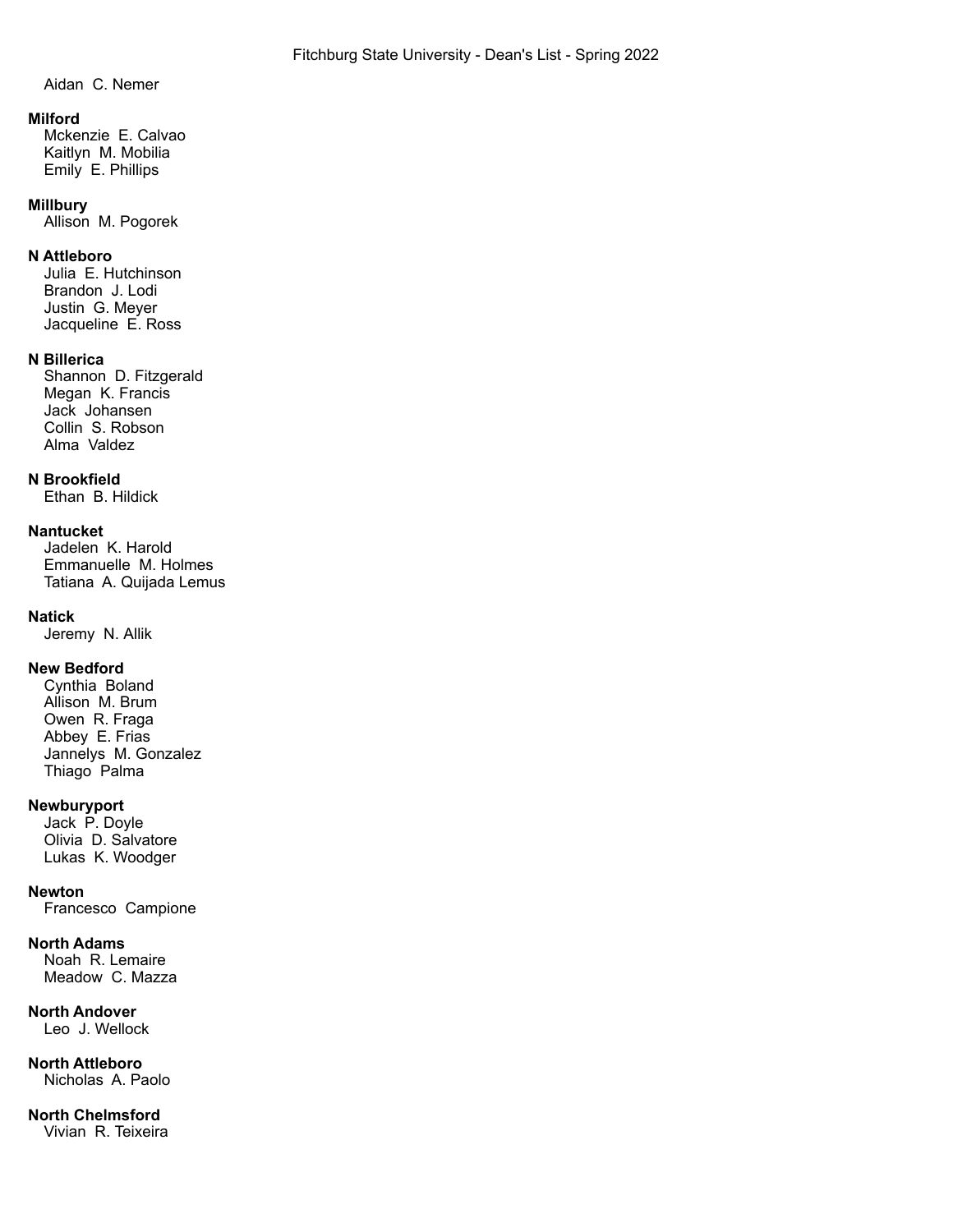### **North Easton**

Megan E. Foxx

#### **North Reading** Abigail G. D'Orlando

## **Northborough**

Marissa L. Hirakawa

### **Northbridge**

Chrissa A. Gannon Martha Garley Elijah V. Perron Susan M. Timmons

### **Northfield**

Jack A. Seaman

## **Norton**

Olivia S. Pietersen

## **Norwood**

Andressa M. Castro Olivia P. Norton

### **Oakham**

Jackolene S. Bertrand Erin N. Quinlivan

## **Orange**

Vanessa Leh Kailyn L. Patria Jillian J. Roche Chloe C. Taddeo Jada A. Walker

## **Oxford**

Zaria R. Dillon Brittany R. Jefferson Maxwell D. Zostant

## **Peabody**

Alyssa R. Annese Thomas Butler Ari H. Merkowitz Charles J. Oliveri Heavenly A. Porcher

### **Pembroke**

Emma Garneau

## **Pepperell**

Alexandra E. Bellemare Jack M. Boudreau Taylor J. Burgess Jacqueline E. Cormier Casaundra L. Fagundes Katie L. Grace Sandra N. Hamilton Kaitlyn R. May Arielanne F. Mckusick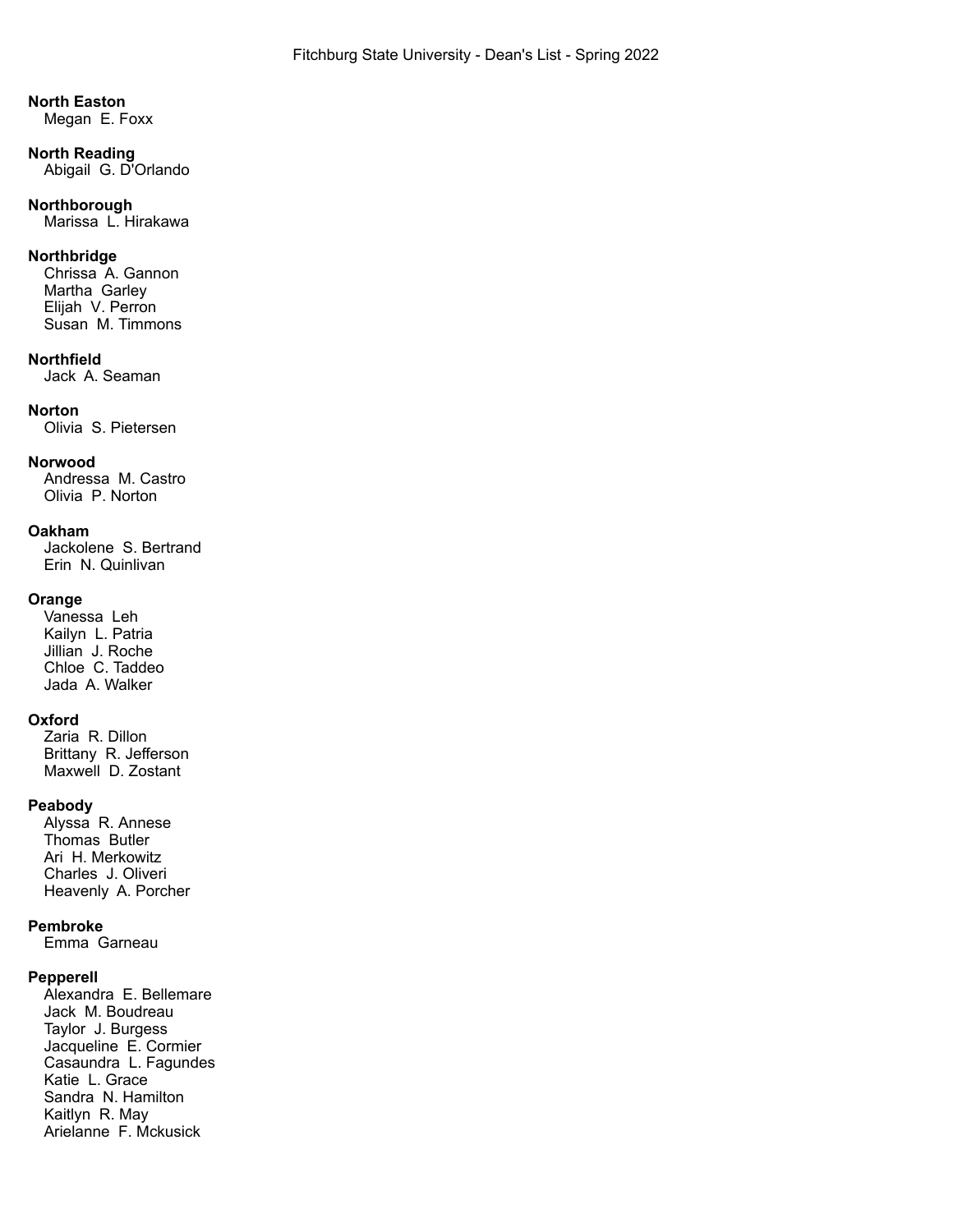Brendan C. Smith Kyle W. Stumpf Savannah J. Sylvester

### **Petersham**

Anastasia Ailinger Hannah C. Perkins

## **Phillipston**

Sydney E. Arnold Brooke A. Couture Jordan N. Geyster Marissa A. Marques Alex J. Stellato Lindsey M. Tenney Kade R. Vautour

### **Pittsfield**

Queenstar A. Abakah Aaron S. Leon Sandoval

## **Plymouth**

Zachary J. Antonetti Brendan P. Ferrell Sean J. Sanguinet Connor J. Smith Evan M. Wilson David Wu Nicholas X. Zeoli

## **Princeton**

Nathaniel C. Alves Thomas E. Kokernak Dominic F. Marabello

### **Quincy**

Ryan C. Boretti Rachel K. Capone Anthony R. Gatturna Olivia R. Herman Nicole M. Page Yessenia C. Rosa

### **Randolph**

Ashaunti D. Gordon

### **Raynham**

Sariah E. Dyer James Livingstone

#### **Rehoboth**

Benjamin Hoskins

### **Revere**

Dayne R. Allen

### **Rochdale**

Patricia J. Daniels

## **Rockland**

Jonah D. Pishkin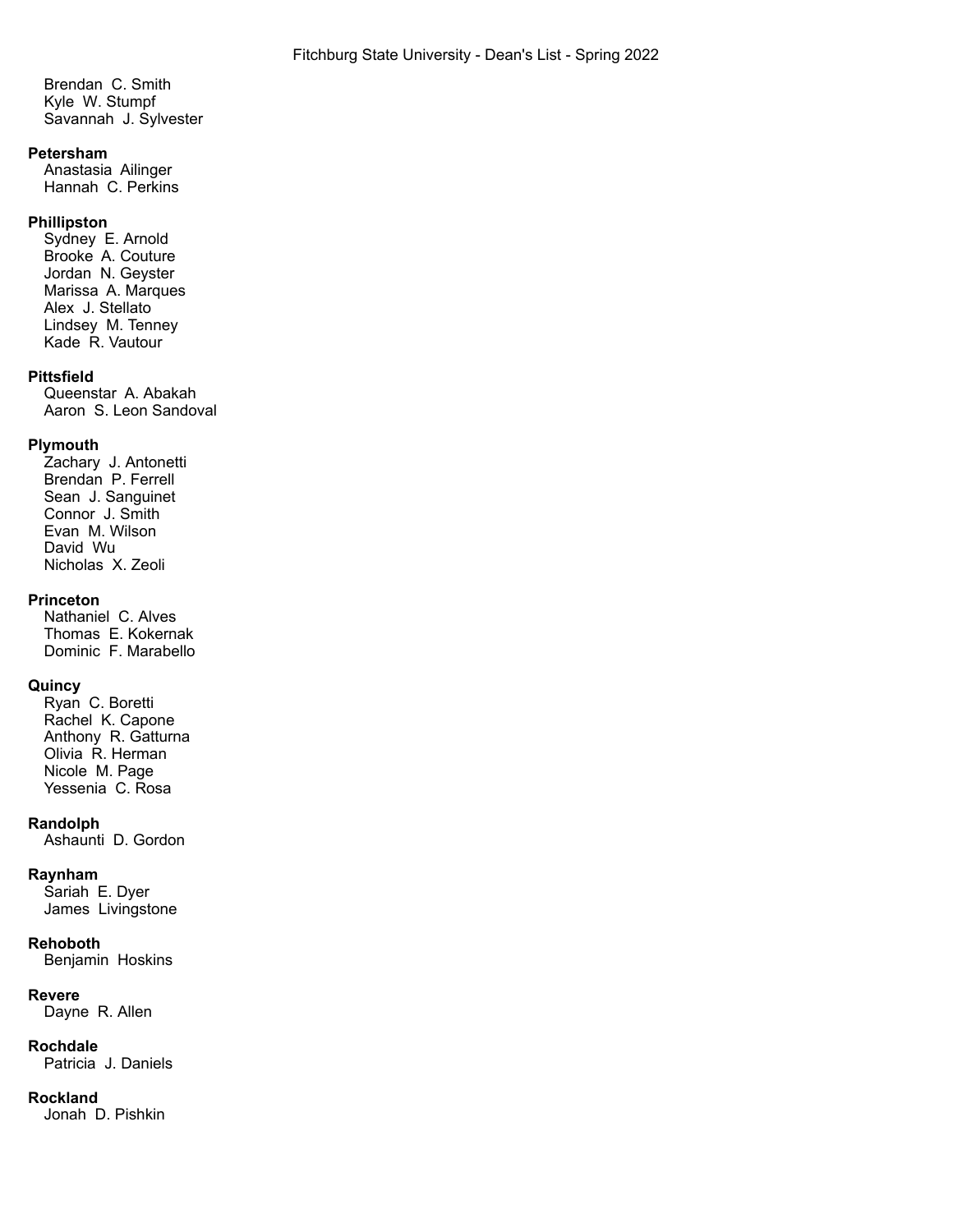### **Royalston**

Anthony F. Divoll

### **Rutland**

Andrew R. Bedard Justin M. Gilroy Olivia C. Kephart Sophia N. Mason Taylor E. Senecal

## **S Deerfield**

Sierra J. Warren

### **Salisbury**

Dominic Romano

## **Sandwich**

David A. Rozell

## **Saugus**

Spencer E. Froilan Molly E. Stewart Jesus A. Tabares Diaz

### **Seekonk**

Lauren E. Cavanagh

### **Sharon**

Joseph Pariser

### **Sheffield**

Oliver S. Cookson Katilyn M. Decker

## **Shirley**

Hailey G. Burke Vincent T. Eramo Dillon Granberg Stephanie J. Hart Kayla A. Holland Catherine A. Jean Meghan R. O'Neil Abigail R. Rakip Megan R. Strout

## **Shrewsbury**

Cailin C. Butler Sophie L. Geremia Evan Maher

### **Somerset**

Justin P. Pombo Kaleigh E. Visbaras

## **Somerville**

Patrick M. Barton Tristan Fryer Ian J. Poyant Jasmine Thomas

## **South Dennis**

Kenneth A. Campbell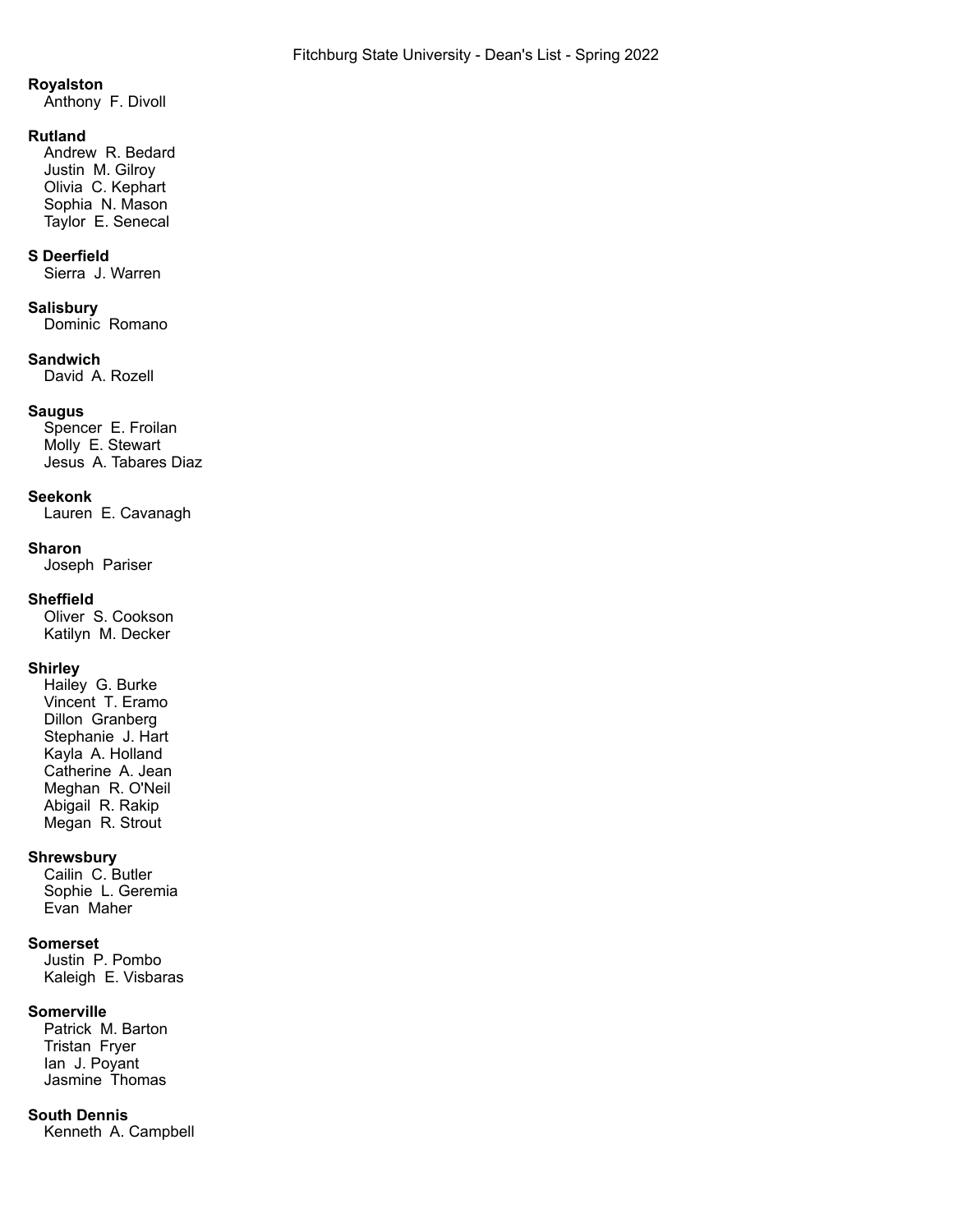Brooke M. Williams

# **South Easton**

Marcus C. Phan

## **South Lee**

Mikayla A. Desantis

## **Southbridge**

Anthony Mwangi Joseph R. Postale

## **Southwick**

Ariana M. Kimball

## **Spencer**

Lauryn M. Hines Matthew C. Raskett

## **Springfield**

Vivica D. Banks Nolan J. Buck Sydney L. Kelly Monica M. Kuku Sarah A. Langone Dania E. Politi Meekly L. Walden

## **Sterling**

EmmaLee M. Chapalonis Richard Cameron D. Cutter Richard S. Edwards Shianne U. Harewood Matthew T. Landadio Benjamin J. Pare Sarah E. Parker Josue E. Salcedo Logan A. Tamulen

## **Stoneham**

Kathryn M. Cogan Nicholas H. Dickerson Kristina Halloran Emily C. Maestri

## **Stoughton**

Nicholas J. Green Alexis L. Khalaj-Depina Lindsay E. McDonald Marjorie S. Veliotis Destiny A. Zayas

## **Stow**

Madison J. Afonso Isaiah French

## **Sturbridge**

Jennifer L. Gould Victoria R. Messina

## **Sunderland**

Konan J. Kouame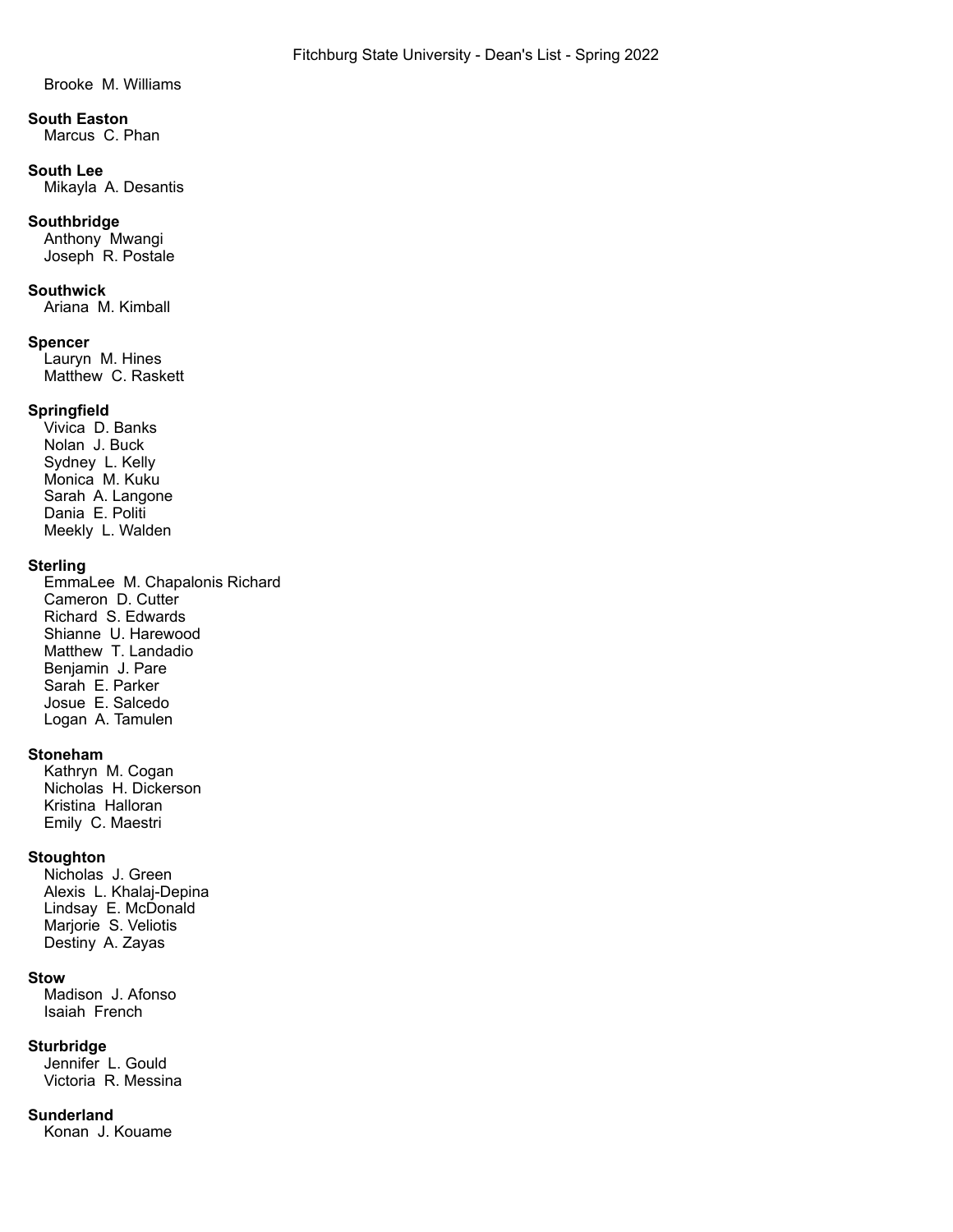### **Sutton**

Abigayle K. Menzdorf

### **Swampscott**

Samantha R. Dowd Nicholas T. Johnson

### **Swansea**

Samuel Boland Ryan C. Normand

### **Taunton**

Zsamir Bernard Benjamin C. Jackson Elicia S. Marshall Tyler S. Merritt

### **Templeton**

Michaela S. Cullen Allyssa E. Johnson Meghan E. Laperriere Christopher J. Lottig Justice D. Owiredu Shyla Perez Jennifer A. Smith Kaitlyn J. Theriault Leah M. Williams

## **Tewksbury**

Angella S. Bankowski Colin J. Bozek James B. Costigan Samira M. El Hakim Devynn M. Fleming Victoria E. Fuller Vincent W. Hulme Joshua O. Kuffoh Marissa N. Ladderbush Erin L. Mader Derek S. Schumaker

### **Townsend**

Kayla M. Bardell Kathleen H. Ben-Aroch Jason A. Borneman Emily E. Boyd Nicole E. Burdick Matilda M. Goad Conor A. Gray Eric W. Heckley Hannah M. Keesee Jessica E. Mannion Katlyn M. Moore John J. Murphy Gabrielle N. Nogueira Molly O'Neill Amanda L. Rochette Abigail L. Warnock Hailey G. Wood

### **Turners Falls**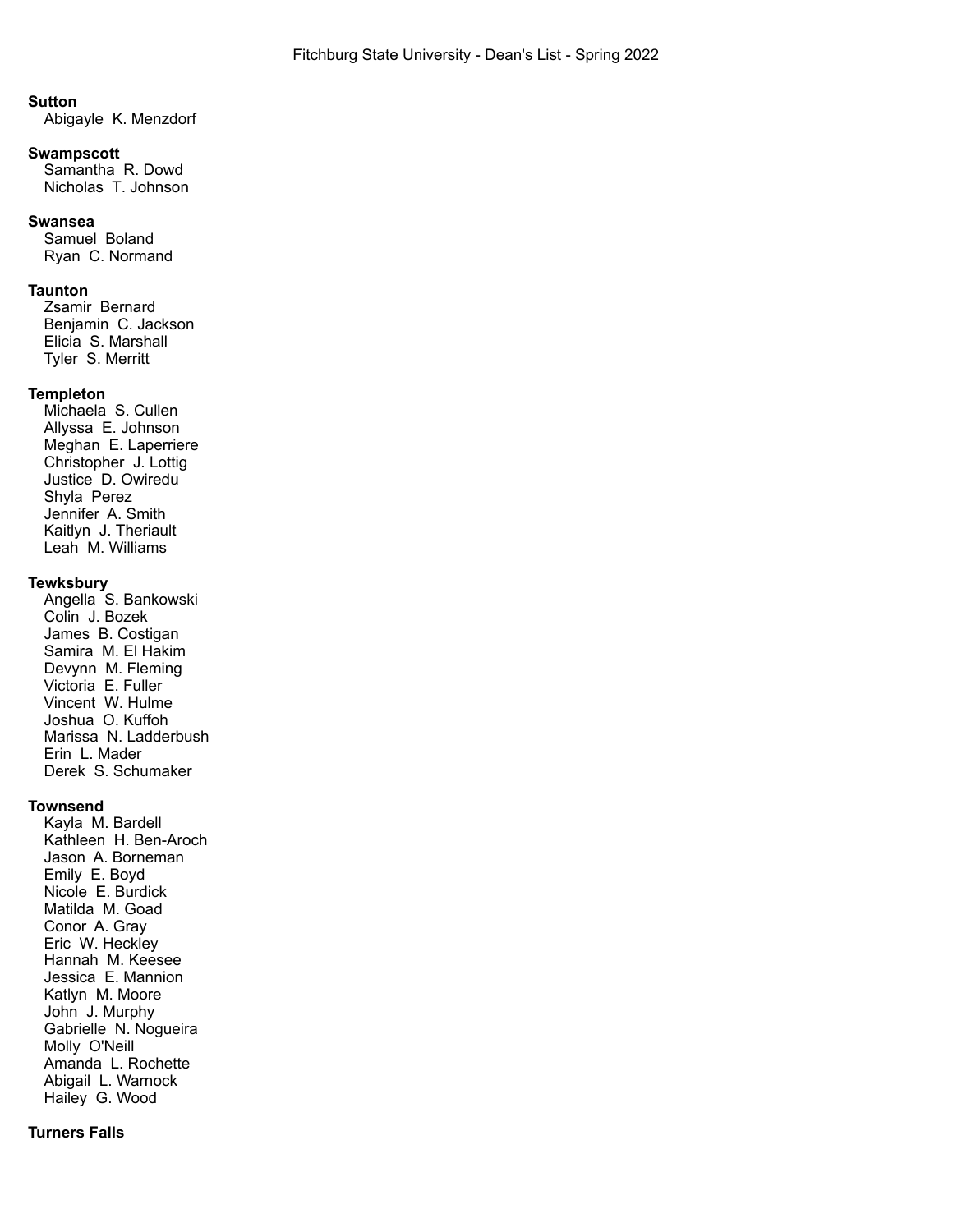Brianne M. Cousineau

### **Tyngsboro**

Tristan Bourgeois Jessica J. Desousa

### **Upton**

Cameron M. Bern Noah A. Charron

## **Uxbridge**

Alana M. Clancy Kailyn M. Lachapelle

## **W Brookfield**

Chase W. Carlson Cameron G. Larcheveque Hannah J. Niemiec

## **W Springfield**

Mia M. Gasperini

## **W Townsend**

Hollie R. Shattuck

## **Wakefield**

Eric P. Bielakiewicz Michael E. Hickey Ryan P. Sovay

## **Wales**

Cheyenne A. Liston

## **Walpole**

Joseph T. Haskins

## **Waltham**

Jasmine Belix Hunter M. Collins Eriezmus B. Mubiru Babra Nankya

## **Ware**

Cameron B. Barnes

## **Wareham**

Christopher M. Visconte

## **Warwick**

Wade H. Williams

## **Watertown**

Oliver K. Eason

## **Webster**

Sophia M. Gardner Samuel A. Kontoes Abigail J. Mulry Isabelle M. Sargent

## **Wellesley**

Charles M. Mahoney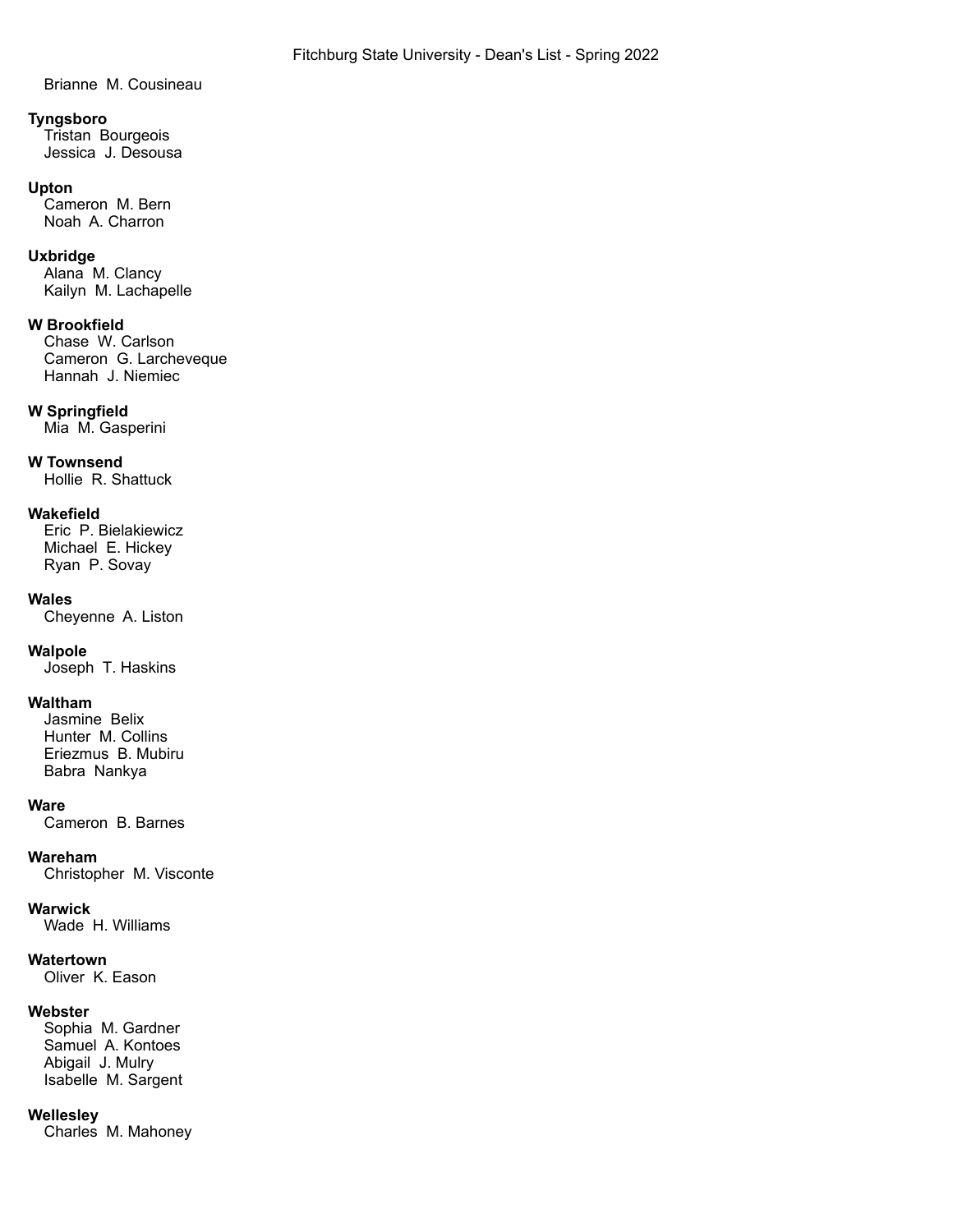### **West Boylston**

Bailey R. Doonan Valerie R. Hilton Dennis W. Minnich Jacob M. Sanville Brooke R. Weldon

### **West Warren**

Peter J. Gomes

## **West Yarmouth**

Brett R. Halloran Allison L. Mccarthy Kailey I. Norton William T. Vincent

### **Westborough**

Christine N. Barasa Torin A. Canales-Mcaleavey Justin E. Cappuccio

### **Westfield**

Emily K. Gelinas

#### **Westford**

Vincent A. Colavita Christina Flaherty Benjamin R. Golash Kyanah Long Angela MacLure Meaghan J. Walsh

## **Westminster**

Salvatore J. Albert Anna Allen Lucas F. Boudreau Louis B. Brigham Sarah G. Bubnowicz Corrado C. Cruz Corey R. Dandy Rachael E. DeLisle Zachary T. Harmon Brooke M. Leger Jayd N. Moreau Sarah E. Olson Jonathon D. Pack Erick K. Pakkila Miles A. Sullivan Jarrod A. Tshudy Alyssa M. Varieur Owen R. Williams

## **Westwood**

Cameron J. Doherty

## **Weymouth**

Anna E. Perham John J. Puleio Angela A. Puleio Alisha P. Tam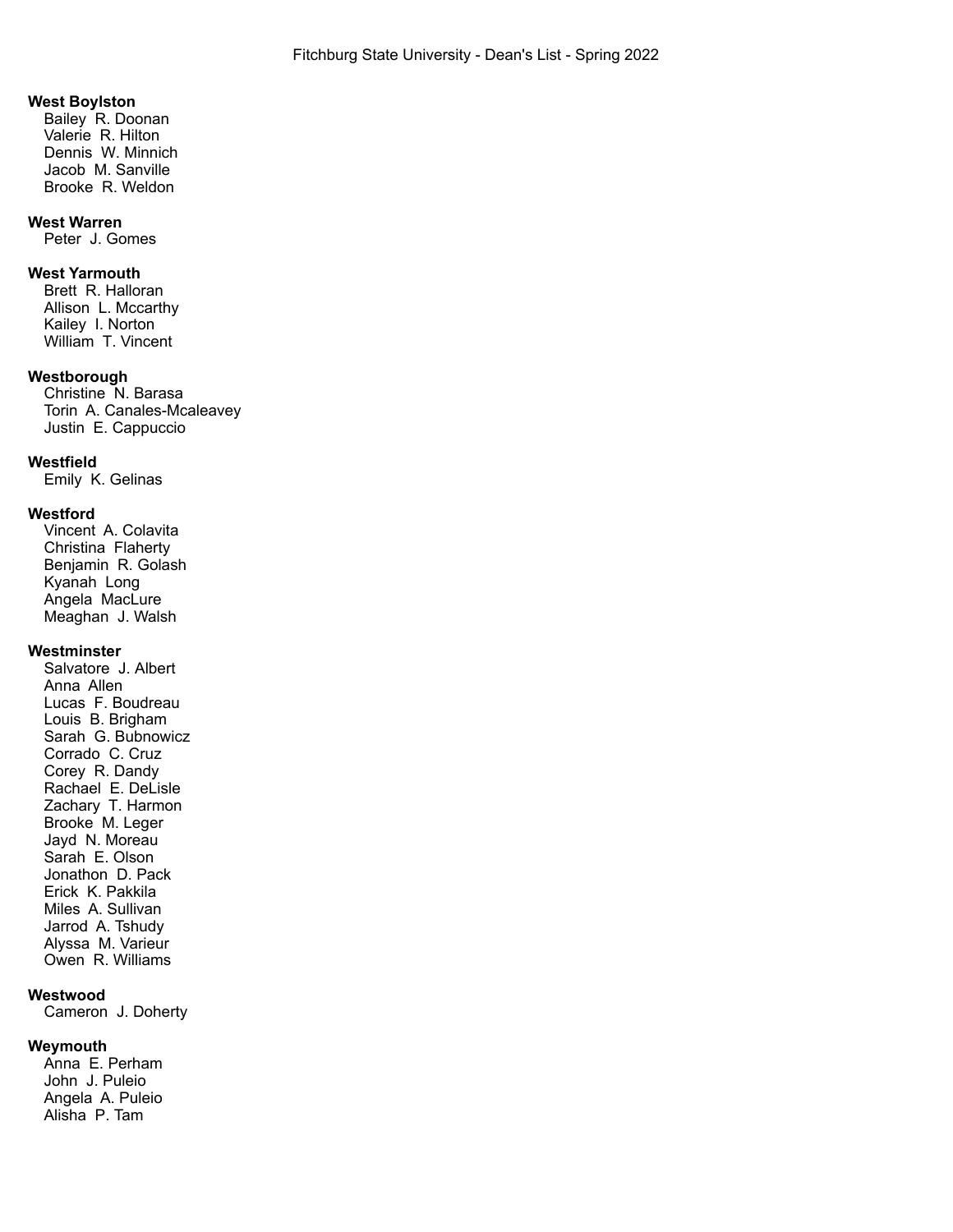### **Whitman**

Gabryelle C. Callahan

### **Wilmington**

Jake P. Arsenault

## **Winchendon**

Elissa S. Boucher Olivia A. Chlebecek Paige M. Demanche Anna S. Dexter Adam L. Digman Delaney Foresman Ashley M. Greene Meagan D. Knight Maggie J. Lashua Chloe R. Lawrence Abigail D. Leahey Zachary A. Martins Cameron J. Monette Joseph M. Noe Mena G. Salame Emily R. Semenza Lauren L. Serratore Marissa N. Shea John D. Sweeney Christina Wolski

## **Woburn**

Grace C. Bellino Garrett J. Chinian Logan A. Wilson Ryan K. Woods

### **Wocester**

Denise A. Yeboah

### **Woodville**

Noah D. Buentello

### **Worcester**

Mulki Abdi Abdurashid A. Aden Joadane M. Alexandre Vincent L. Algieri Lexus A. Asibey Nevaeh S. Butler Tara M. Chiasson Kadriana A. Colon Genevieve M. Desmarais Caroline M. Doherty Nathaniel Felix Kayli M. Fernandez Aniyah Forney Arlyenis M. Garrastegui Alexander J. Gervais Richard Gomez Remigio Lesly M. Guartazaca Roxanne L. Jahier Christine Kamyk Suzanna M. Kelebeyeva Nana N. Kumah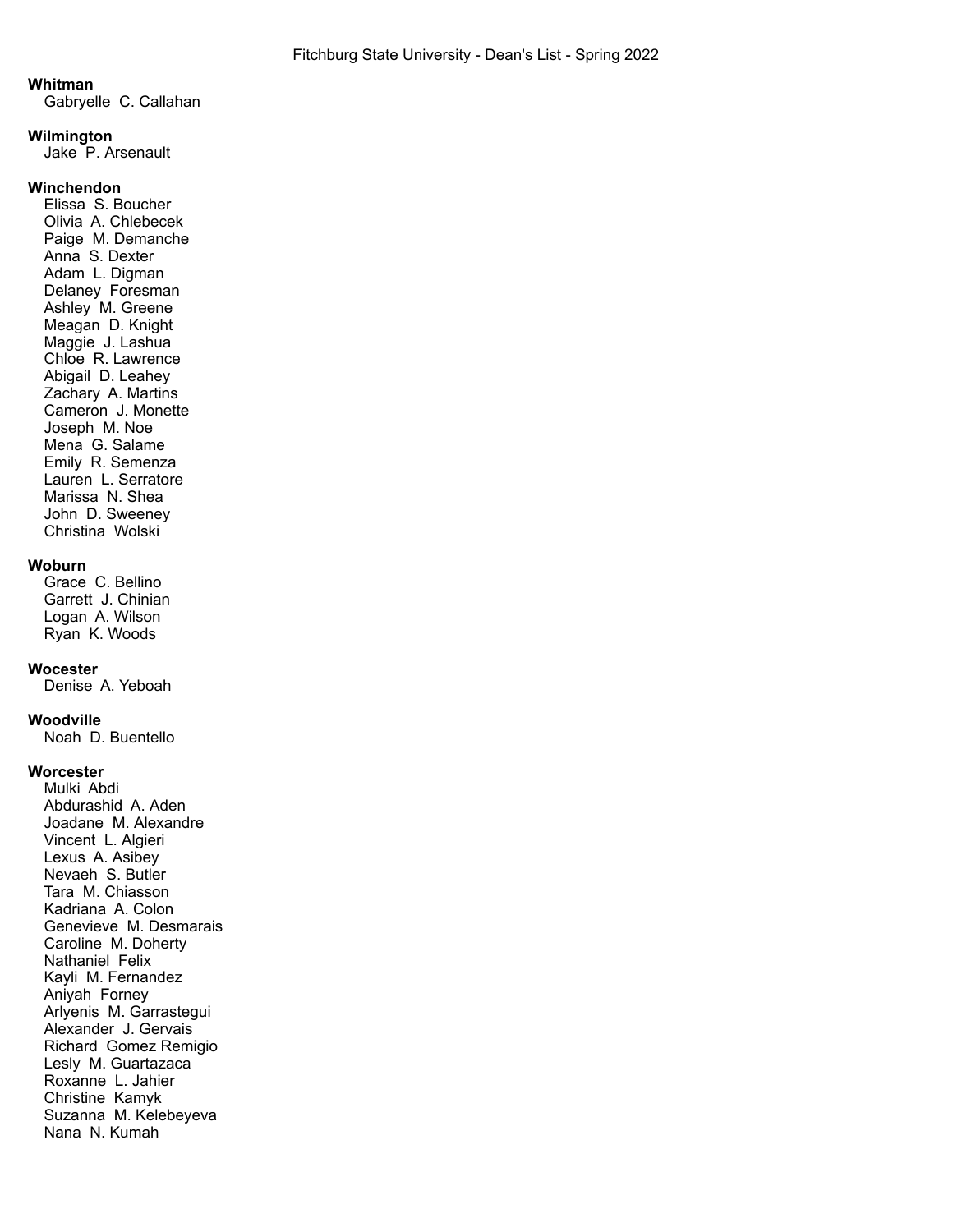Craig C. Martin Brian V. McGrath Richard O. Mensah Edwin Miranda Christopher J. Mongiat Tracy Ngo Richard W. Njoroge Faisat A. Quadry Brock D. Richmond Zipporah A. Sampomaa Janely M. Santana Freda S. Sarfo Akua F. Serebou Liam Shepherd Eric Shimiyimana Frederick K. Siayor Paulina Skowronska Angelina A. Zenon

### **Wrentham**

Jake A. Rackauskas

## **Yarmouth Port**

Seth B. O'Hearn Mitchell N. Pecoraro

## **MD**

**Queenstown** Christian J. Halbig

## **ME**

**Belgrade** Morgan M. Genness

## **Oakland**

Taryn M. Drolet

## **MN**

**Maple Grove** Ephemian J. Bailey

## **NC**

**Cary** Jhoary S. Catalan-Flores

## **NH**

**Bedford** Shea X. Lucontoni

### **Bow**

Sara M. White

## **Contoocook**

Christopher N. Gonzalez

## **Derry**

Tyler Farmer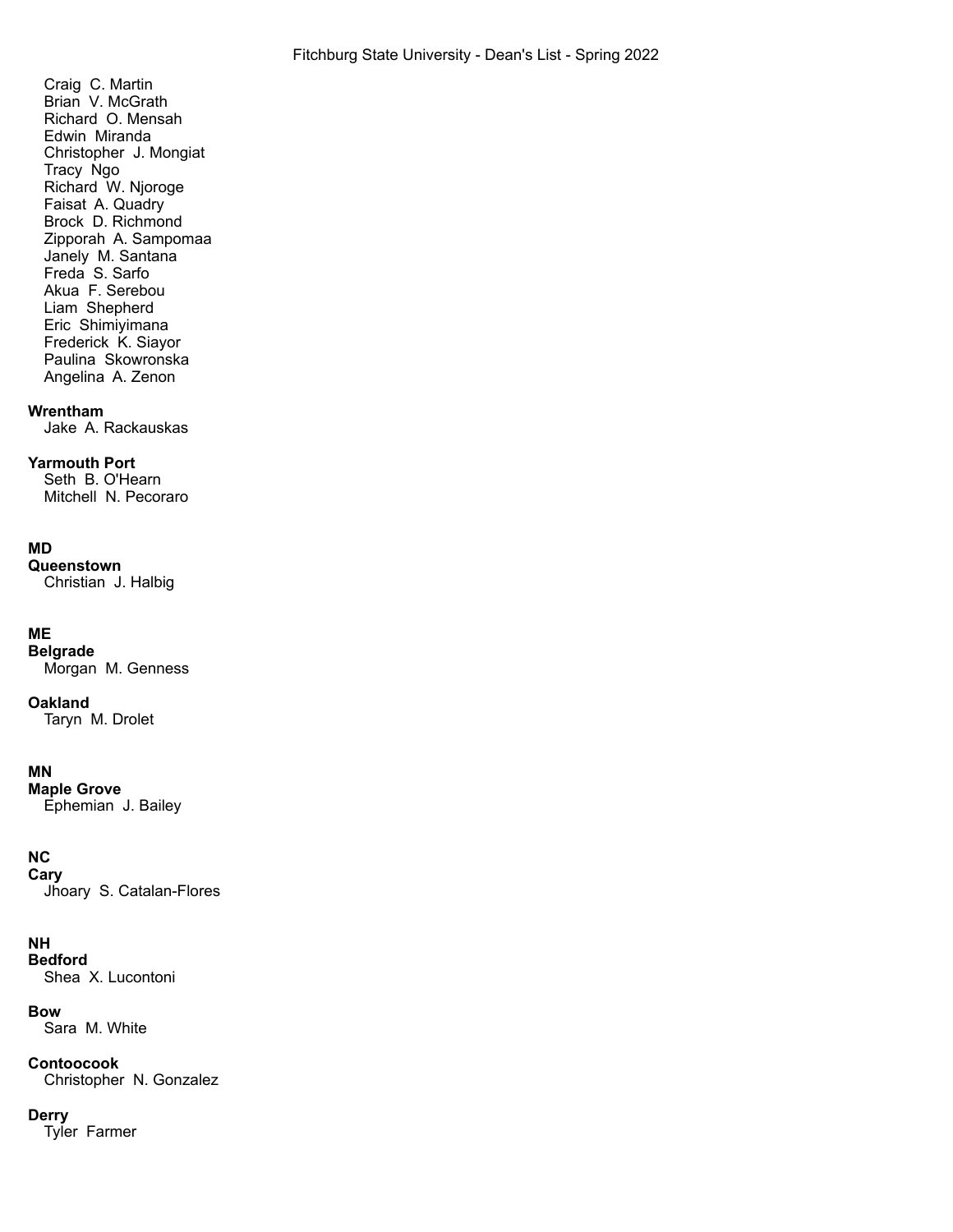## **Exeter**

Jason S. Bickford

### **Hudson**

Samantha C. Defeo

## **Mason**

Kathleen R. Messer

## **Merrimack**

Fernando J. Santiago

## **Milford**

Kathleyn R. Doyle

## **Nashua**

Fyodor Berkovich Katelyn M. Paquette Jeena K. Shea

## **New Boston**

Rebecca L. Biederman

## **Newport**

Emily L. Smith

## **Peterborough**

Ronan P. Cords

## **Rindge**

Rashad O. Giwa

## **Salem**

Erin P. Lehner Zachary W. Morris Alan R. Tadiello

## **Weare**

Carter Pike

## **Webster**

Keegan S. Butt

## **Windham**

Justin T. Maheu

## **NJ**

**Bedminster** Trevor C. Clemson

## **Boonton**

Robert P. Kraus

## **Flanders**

Matthew J. Smith

## **NY**

**Highland Lake** John T. Mcgarry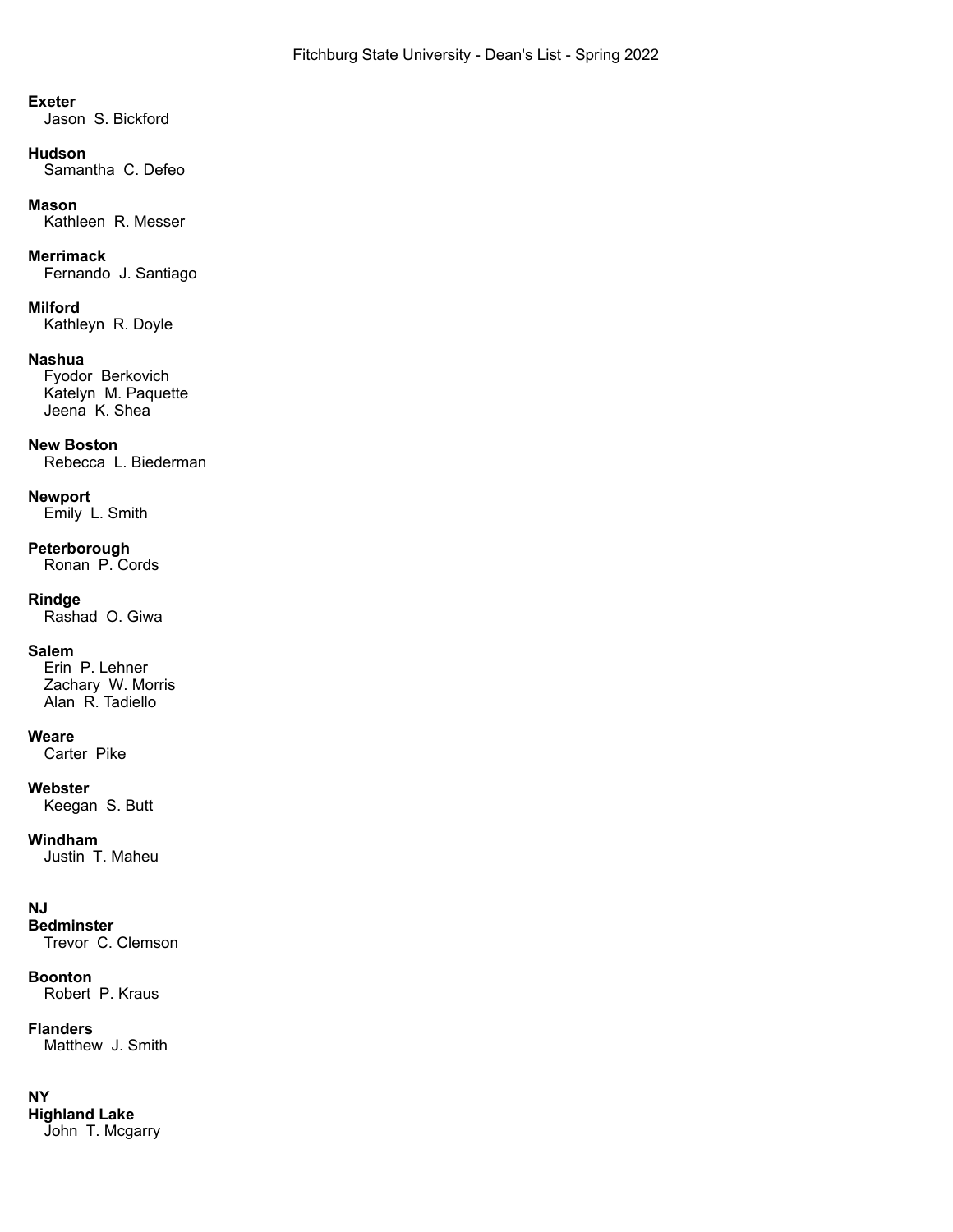## **Massena**

K.Wyatt Wilmshurst

## **Schenectady**

Zachary Malek

# **Spencerport**

Kayla A. Campbell

## **West Seneca**

Matthew Radder

## **OH**

**Westerville** Hunter E. Fortin

## **OK**

**Pryor** Bryan L. Vickers

## **ON**

**Toronto** Christopher J. Emslie

## **PA**

**Willow Grove** Jordin M. Holmes-Garton

# **RI**

**Bristol** Zachary R. Brol

## **Lincoln** Kyle M. Smith

**Middletown** Colby M. Molleo

## **N Kingstown** Michael C. Macchioni

**Richmond** Christopher T. Sutcliffe

**Warwick** Thomas J. Saccoccio

# **Woonsocket**

Lundyn E. Forcier

# **TX**

**Laredo** Matthew D. Aguirre

# **VA**

**Martinsville**